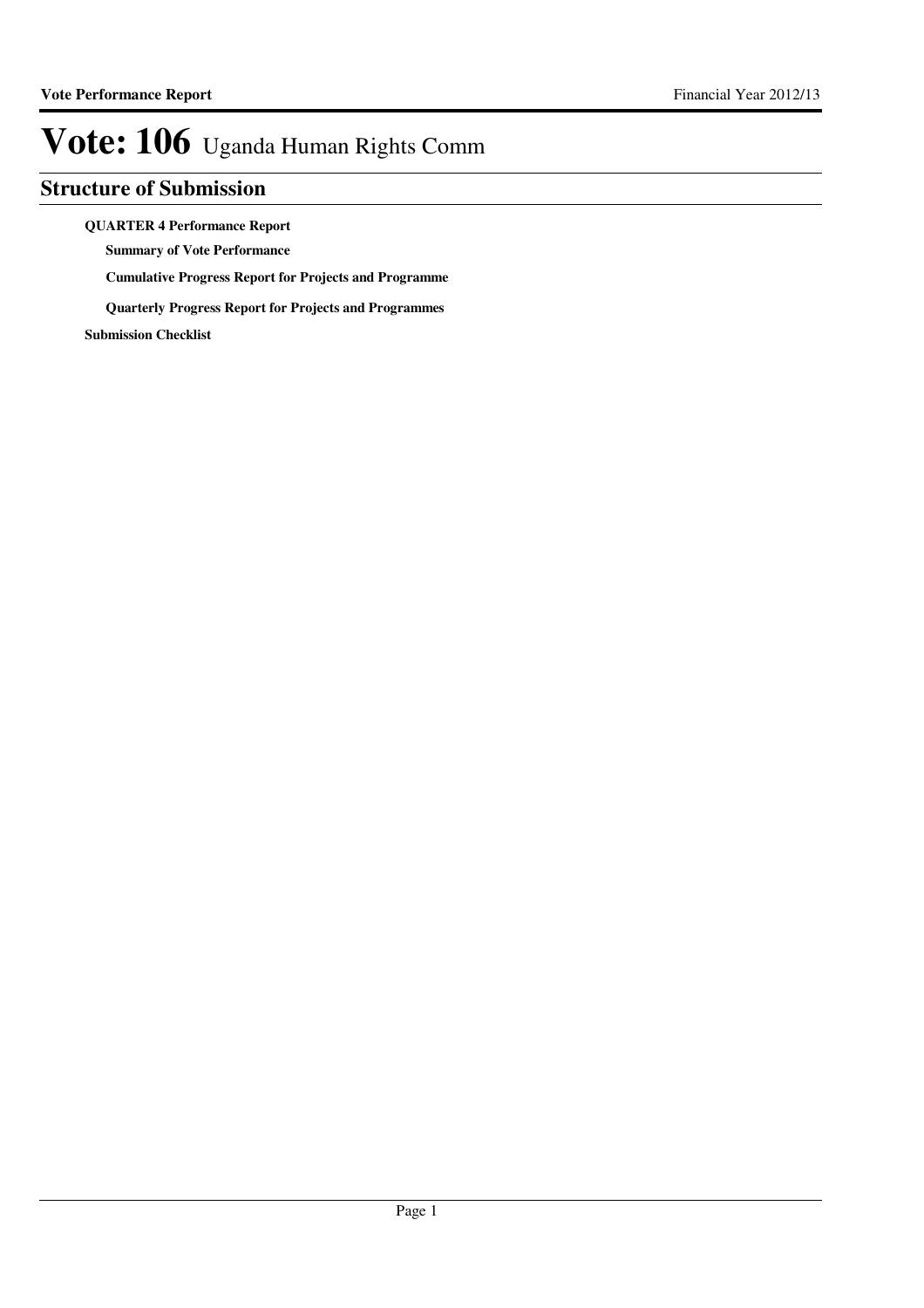### **QUARTER 4: Highlights of Vote Performance**

### *V1: Summary of Issues in Budget Execution*

*This section provides an overview of Vote expenditure*

**(i) Snapshot of Vote Releases and Expenditures**

Table V1.1 below summarises cumulative releases and expenditures by the end of the quarter:

#### **Table V1.1: Overview of Vote Expenditures (UShs Billion)**

|                       | <i>(i)</i> Excluding Arrears, Taxes | Approved<br><b>Budget</b> | Cashlimits<br>by End | <b>Released</b><br>by End | <b>Spent by</b><br>End Jun | % Budget<br><b>Released</b> | <b>Spent</b> | % Budget % Releases<br><b>Spent</b> |
|-----------------------|-------------------------------------|---------------------------|----------------------|---------------------------|----------------------------|-----------------------------|--------------|-------------------------------------|
|                       | Wage                                | 2.145                     | N/A                  | 2.145                     | 1.969                      | 100.0%                      | 91.8%        | 91.8%                               |
| Recurrent             | Non Wage                            | 5.949                     | 5.719                | 5.719                     | 5.695                      | 96.1%                       | 95.7%        | 99.6%                               |
|                       | GoU                                 | 0.143                     | 0.092                | 0.322                     | 0.321                      | 225.9%                      | 225.1%       | 99.7%                               |
| Development           | Ext Fin.                            | 2.468                     | N/A                  | 2.579                     | 2.001                      | 104.5%                      | 81.1%        | 77.6%                               |
|                       | <b>GoU</b> Total                    | 8.236                     | 5.811                | 8.186                     | 7.985                      | $99.4\%$                    | $97.0\%$     | $97.6\%$                            |
|                       | <b>Total GoU+Ext Fin. (MTEF)</b>    | 10.704                    | N/A                  | 10.765                    | 9.986                      | 100.6%                      | $93.3\%$     | $92.8\%$                            |
| ( <i>ii</i> ) Arrears | Arrears                             | 0.000                     | N/A                  | 0.000                     | 0.000                      | N/A                         | N/A          | N/A                                 |
| and Taxes             | Taxes                               | 0.100                     | N/A                  | 0.000                     | 0.000                      | $0.0\%$                     | $0.0\%$      | N/A                                 |
|                       | <b>Total Budget</b>                 | 10.804                    | 5.811                | 10.765                    | 9.986                      | $99.6\%$                    | $92.4\%$     | $92.8\%$                            |

*\* Donor expenditure information available*

*\*\* Non VAT on capital expenditure*

The table below shows cumulative releases and expenditures to the Vote by Vote Function :

### **Table V1.2: Releases and Expenditure by Vote Function\***

| <b>Billion Uganda Shillings</b> | Approved Released<br><b>Budget</b> |       | <b>Spent</b> | Released  | % Budget % Budget<br>Spent | $\%$<br>Releases<br><i>Spent</i> |  |
|---------------------------------|------------------------------------|-------|--------------|-----------|----------------------------|----------------------------------|--|
| $VF: 1253$ Human Rights         | 10.70                              | 10.76 | 9.99         | 100.6%    | $93.3\%$                   | 92.8%                            |  |
| <b>Total For Vote</b>           | 10.70                              | 10.76 | 9.99         | $100.6\%$ | $93.3\%$                   | $92.8\%$                         |  |

*\* Excluding Taxes and Arrears*

### **(ii) Matters to note in budget execution**

-Land lords increasing the rent during execution causes a lot of reallocation

-Exchange rates excalation affects budget execution of the travel abroad

- Limiting cash withdrawals to 20 million per month for every vote has affected budget execution

### **Table V1.3: High Unspent Balances and Over-Expenditure in the Domestic Budget (Ushs Bn)**

*(i) Major unpsent balances*

*(ii) Expenditures in excess of the original approved budget*

*\* Excluding Taxes and Arrears*

### *V2: Performance Highlights*

*This section provides highlights of output performance, focusing on key outputs and actions impelemented to improve section performance.*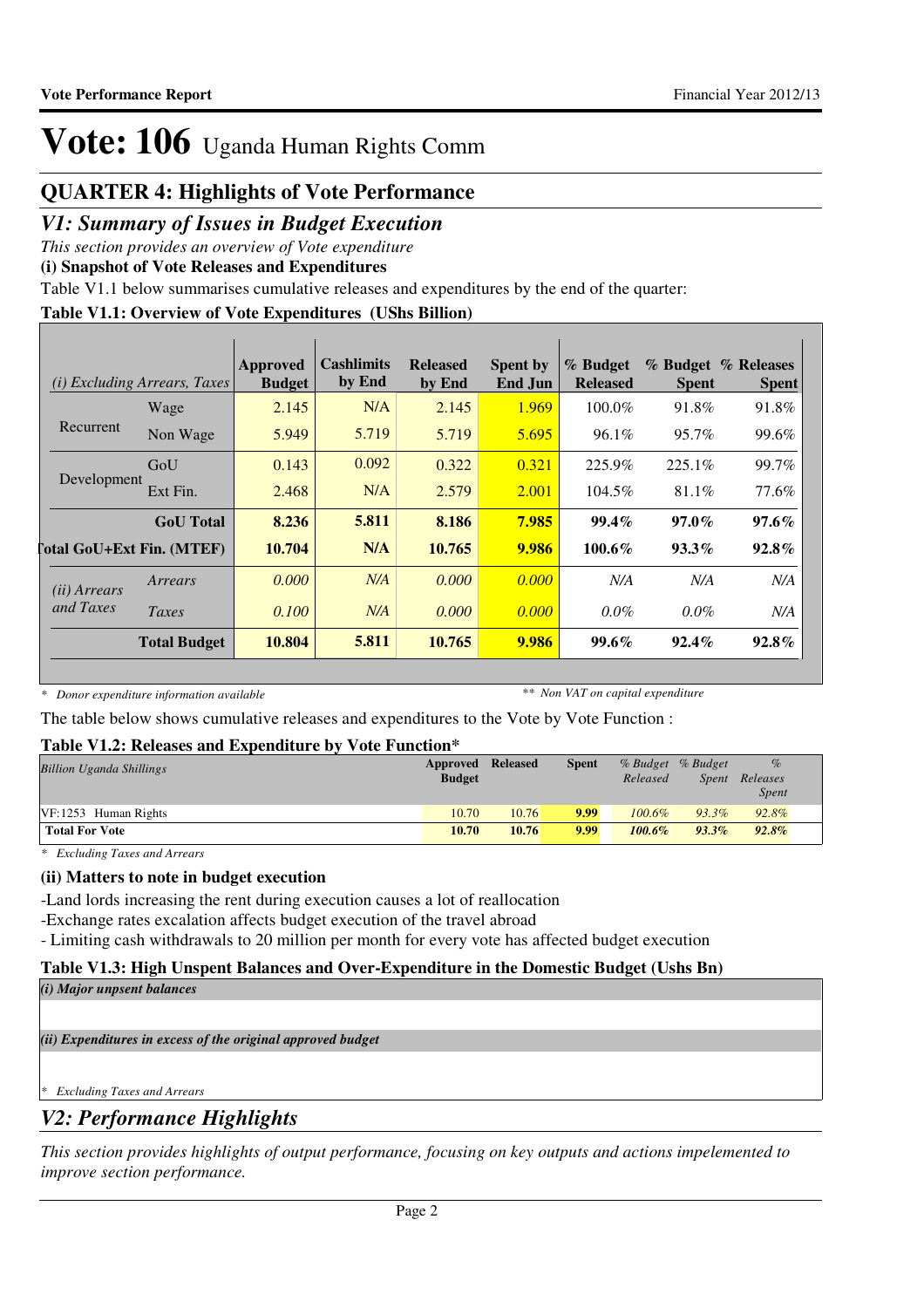## **QUARTER 4: Highlights of Vote Performance**

## **Table V2.1: Key Vote Output Indicators and Expenditures\***

| Vote, Vote Function<br><b>Key Output</b> | <b>Approved Budget and</b><br><b>Planned outputs</b>                                                                                                                                                                                                                                 | <b>Cumulative Expenditure</b><br>and Performance                                                                                                                                                                                                                                                                                                                                                                                                                                                                                                                                                                                                                                                                                                                                                                                                                                                                                                                                                                                                                                                                                                                                                                                                                                                                                                                                                                                                                                                                                                                                                                                                                                                                                             | <b>Status and Reasons for</b><br>any Variation from Plans                                                                                                                                                                                                                                                                                                                                                                                                                                                                                                                    |
|------------------------------------------|--------------------------------------------------------------------------------------------------------------------------------------------------------------------------------------------------------------------------------------------------------------------------------------|----------------------------------------------------------------------------------------------------------------------------------------------------------------------------------------------------------------------------------------------------------------------------------------------------------------------------------------------------------------------------------------------------------------------------------------------------------------------------------------------------------------------------------------------------------------------------------------------------------------------------------------------------------------------------------------------------------------------------------------------------------------------------------------------------------------------------------------------------------------------------------------------------------------------------------------------------------------------------------------------------------------------------------------------------------------------------------------------------------------------------------------------------------------------------------------------------------------------------------------------------------------------------------------------------------------------------------------------------------------------------------------------------------------------------------------------------------------------------------------------------------------------------------------------------------------------------------------------------------------------------------------------------------------------------------------------------------------------------------------------|------------------------------------------------------------------------------------------------------------------------------------------------------------------------------------------------------------------------------------------------------------------------------------------------------------------------------------------------------------------------------------------------------------------------------------------------------------------------------------------------------------------------------------------------------------------------------|
| <b>Vote Function: 1253 Human Rights</b>  |                                                                                                                                                                                                                                                                                      |                                                                                                                                                                                                                                                                                                                                                                                                                                                                                                                                                                                                                                                                                                                                                                                                                                                                                                                                                                                                                                                                                                                                                                                                                                                                                                                                                                                                                                                                                                                                                                                                                                                                                                                                              |                                                                                                                                                                                                                                                                                                                                                                                                                                                                                                                                                                              |
| Output: 125301                           | <b>Investigation and resolution of Complaints</b>                                                                                                                                                                                                                                    |                                                                                                                                                                                                                                                                                                                                                                                                                                                                                                                                                                                                                                                                                                                                                                                                                                                                                                                                                                                                                                                                                                                                                                                                                                                                                                                                                                                                                                                                                                                                                                                                                                                                                                                                              |                                                                                                                                                                                                                                                                                                                                                                                                                                                                                                                                                                              |
| Description of Performance:              | The Commission expects to<br>receive 1,500 complaints of<br>which 500 are expected to be<br>referred. This is based on<br>previous years' performance.<br>Further, through the tribunals,<br>the Commission targets top<br>conclude 50 complaints;<br>mediate 150 and fully hear 80. | violations registered.<br>- 2201 complaints investigated<br>where 1471 were partially<br>investigated and 730<br>investigations concluded.<br>- 71 cases were mediated.<br>- 48 circuit tribunals conducted.<br>-104 cases disposed of of which complaints<br>63 were dismissed, 40 awards<br>made and 16 amicably settled<br>- 2207 people were reffered to<br>institutions well suited to handle the investigation of the backlog<br>their complaints like CAO,<br>labour office among others.<br>-Systemic investigation was<br>carried out in the districts of<br>Masindi, Kabarole, Mbarara<br>and Mpigi, Jinja, Mbale, Soroti,<br>Lira and Gulu. The aim of the<br>investigation was to, among<br>other things, establish the root<br>causes of the violations on the<br>right to personal liberty and<br>identify appropriate<br>recommendations curb the<br>violations. The investigation<br>involved visiting places of<br>detention including Police<br>Stations & Police Posts, UPDF,<br>Prisons and interviewing the<br>suspects/inmates as well as the<br>concerned officers. Some<br>members of the public were also<br>interviewed with a view to<br>obtaining their perceptions on<br>the justice system<br>-Held a meeting with members<br>of staff from the Office of the<br>Attorney General in the<br>Ministry of Justice and<br>discussed the challenges that<br>were affecting the effective<br>handling of complaints at the<br>Commission's tribunal and<br>strategising a way forward to<br>improve performance and<br>communication between the two<br>institution<br>-Held a refresher training for the<br>Commission's staff and it was<br>aimed at enhancing the capacity<br>of the participants to effectively | 658 complaints of human rights -A negative variance of 2 circiut<br>tribunals was due to Failure by<br>respondents to locate some of<br>their witnesses thereby slowing<br>down the tribunal process.<br>-Few cases mediated was due to<br>less appreciation of the ADR<br>mechanism of resolving<br>-More cases were fully<br>investigated due to availability<br>of funds and more emphasis on<br>cases.<br>A positive variance in<br>complaints registered due to<br>increase in human rights<br>awareness among the<br>communities through civic<br>education activities |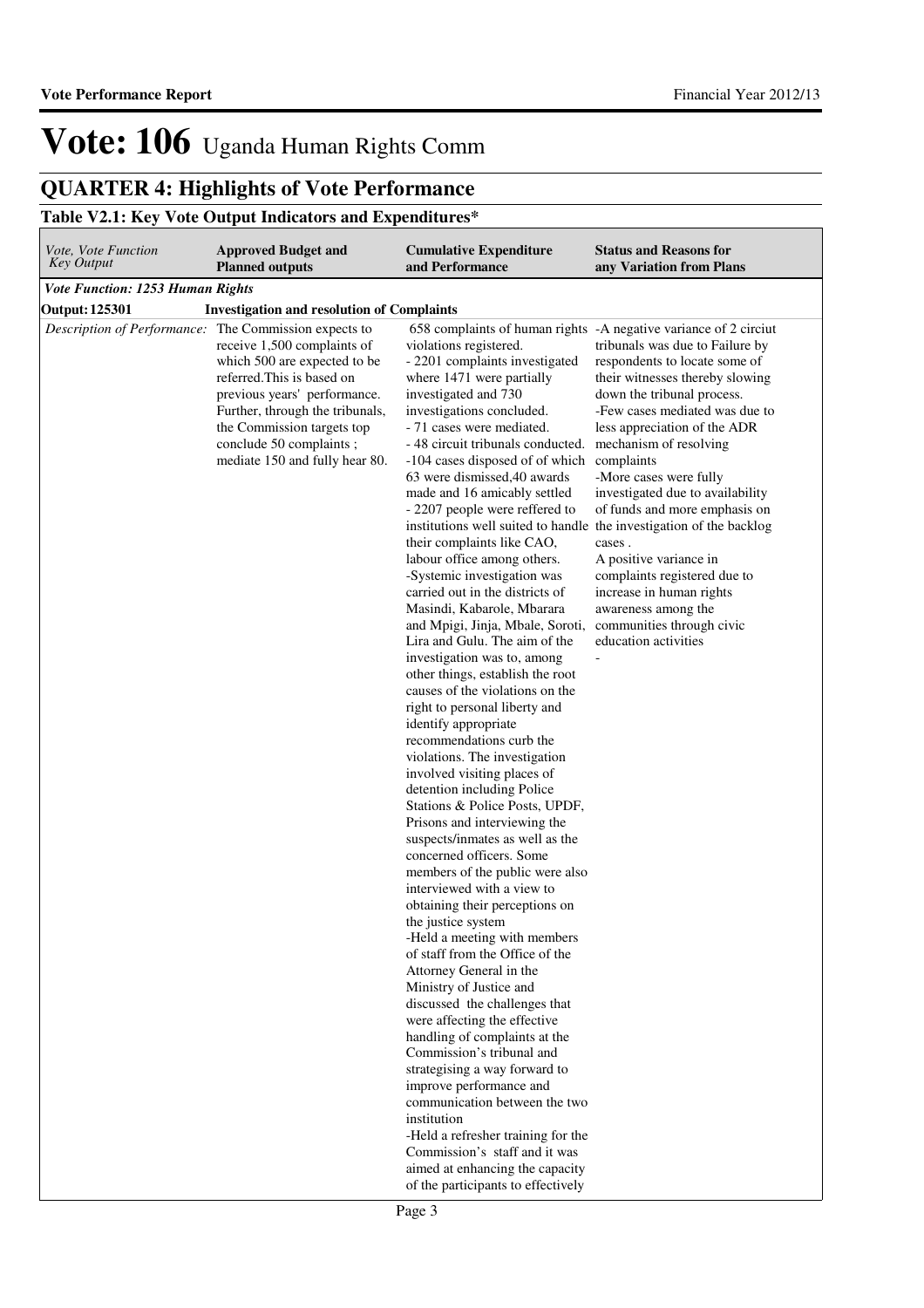## **QUARTER 4: Highlights of Vote Performance**

| Vote, Vote Function<br><b>Key Output</b>                                                 | <b>Approved Budget and</b><br><b>Planned outputs</b>                                                                                                                                                                                                                   | <b>Cumulative Expenditure</b><br>and Performance                                                                                                                                                                                                                                                                                                                                                                                                                                                                                                                                                                                                                                                                                                                                                                                                                                                                   | <b>Status and Reasons for</b><br>any Variation from Plans                                                                                                                                                                                                                                                                           |
|------------------------------------------------------------------------------------------|------------------------------------------------------------------------------------------------------------------------------------------------------------------------------------------------------------------------------------------------------------------------|--------------------------------------------------------------------------------------------------------------------------------------------------------------------------------------------------------------------------------------------------------------------------------------------------------------------------------------------------------------------------------------------------------------------------------------------------------------------------------------------------------------------------------------------------------------------------------------------------------------------------------------------------------------------------------------------------------------------------------------------------------------------------------------------------------------------------------------------------------------------------------------------------------------------|-------------------------------------------------------------------------------------------------------------------------------------------------------------------------------------------------------------------------------------------------------------------------------------------------------------------------------------|
|                                                                                          |                                                                                                                                                                                                                                                                        | improve complaints handling in<br>the Commission, to build the<br>capacity of the investigators,<br>process servers and legal<br>officers and share best practices.                                                                                                                                                                                                                                                                                                                                                                                                                                                                                                                                                                                                                                                                                                                                                |                                                                                                                                                                                                                                                                                                                                     |
| Performance Indicators:                                                                  |                                                                                                                                                                                                                                                                        |                                                                                                                                                                                                                                                                                                                                                                                                                                                                                                                                                                                                                                                                                                                                                                                                                                                                                                                    |                                                                                                                                                                                                                                                                                                                                     |
| Proportion of investigated to<br>those registered                                        | 70                                                                                                                                                                                                                                                                     | 137                                                                                                                                                                                                                                                                                                                                                                                                                                                                                                                                                                                                                                                                                                                                                                                                                                                                                                                |                                                                                                                                                                                                                                                                                                                                     |
| Proportion of concluded<br>cases to those investigated                                   | 40                                                                                                                                                                                                                                                                     | 7.6                                                                                                                                                                                                                                                                                                                                                                                                                                                                                                                                                                                                                                                                                                                                                                                                                                                                                                                |                                                                                                                                                                                                                                                                                                                                     |
| <b>Output Cost:</b>                                                                      | UShs Bn:<br>0.630                                                                                                                                                                                                                                                      | UShs Bn:<br>0.480                                                                                                                                                                                                                                                                                                                                                                                                                                                                                                                                                                                                                                                                                                                                                                                                                                                                                                  | 76.2%<br>% Budget Spent:                                                                                                                                                                                                                                                                                                            |
| <b>Output: 125302</b>                                                                    | Human rights education                                                                                                                                                                                                                                                 |                                                                                                                                                                                                                                                                                                                                                                                                                                                                                                                                                                                                                                                                                                                                                                                                                                                                                                                    |                                                                                                                                                                                                                                                                                                                                     |
| Description of Performance: UHRC shall organise 108                                      | barazasa across the country;<br>train 2,000 security agents in<br>different human rights; produce 4754 females were sensitized.<br>110,000 IEC materails, 24,000<br>copies of publications; train 54<br>district human rights desks and<br>functionalise 40% SS clubs. | 1994 spot messages aired.<br>- 94 human rights barazas were<br>held where 7583 males nad<br>- 433 ASTU comprising of 409<br>males and 24 females were<br>trained on techniques of<br>adducing evidence in criminal<br>cases, overview of the<br>prohibition and prevention of<br>torure Act 2012, right to life<br>and use of reasonable force,<br>protection personal liberty and<br>rights of detainees, police<br>professional code of conduct(<br>functions of UPF, Management<br>of violent crowds and conduct<br>of police while on duty)<br>- Held 14 trainings and<br>workshops for security agents<br>and a total of 1337 were<br>trained of which 1063 were<br>males and 274 were females.<br>- 14 secondary schools were<br>sensitized on human rights<br>where 568 students participated<br>of which 297 were males and<br>271 females.<br>- Commemorated the UN day<br>in support to Torture victims. | -More people sensitised in<br>barazas was due to •Increase in<br>the number of people seeking<br>the services of UHRC<br>- Few radio talks shows were<br>aired out due to late release of<br>funds for civic education<br>activities<br>-More ASTU trained due to<br>increase in the willingness of<br>people to learn human rights |
| Performance Indicators:                                                                  |                                                                                                                                                                                                                                                                        |                                                                                                                                                                                                                                                                                                                                                                                                                                                                                                                                                                                                                                                                                                                                                                                                                                                                                                                    |                                                                                                                                                                                                                                                                                                                                     |
| Percentage of security agents<br>trained on different human<br>rights                    | 5                                                                                                                                                                                                                                                                      | 66.85                                                                                                                                                                                                                                                                                                                                                                                                                                                                                                                                                                                                                                                                                                                                                                                                                                                                                                              |                                                                                                                                                                                                                                                                                                                                     |
| Percentage of districts<br>covered with human rights<br>education awareness<br>campaigns | 40                                                                                                                                                                                                                                                                     | $\boldsymbol{0}$                                                                                                                                                                                                                                                                                                                                                                                                                                                                                                                                                                                                                                                                                                                                                                                                                                                                                                   |                                                                                                                                                                                                                                                                                                                                     |
| Number of copies of Human<br>Rights magazines distributed                                | 24000                                                                                                                                                                                                                                                                  | $\boldsymbol{0}$                                                                                                                                                                                                                                                                                                                                                                                                                                                                                                                                                                                                                                                                                                                                                                                                                                                                                                   |                                                                                                                                                                                                                                                                                                                                     |
| <b>Output Cost:</b>                                                                      | UShs Bn:<br>0.948                                                                                                                                                                                                                                                      | UShs Bn:<br>0.462                                                                                                                                                                                                                                                                                                                                                                                                                                                                                                                                                                                                                                                                                                                                                                                                                                                                                                  | 48.7%<br>% Budget Spent:                                                                                                                                                                                                                                                                                                            |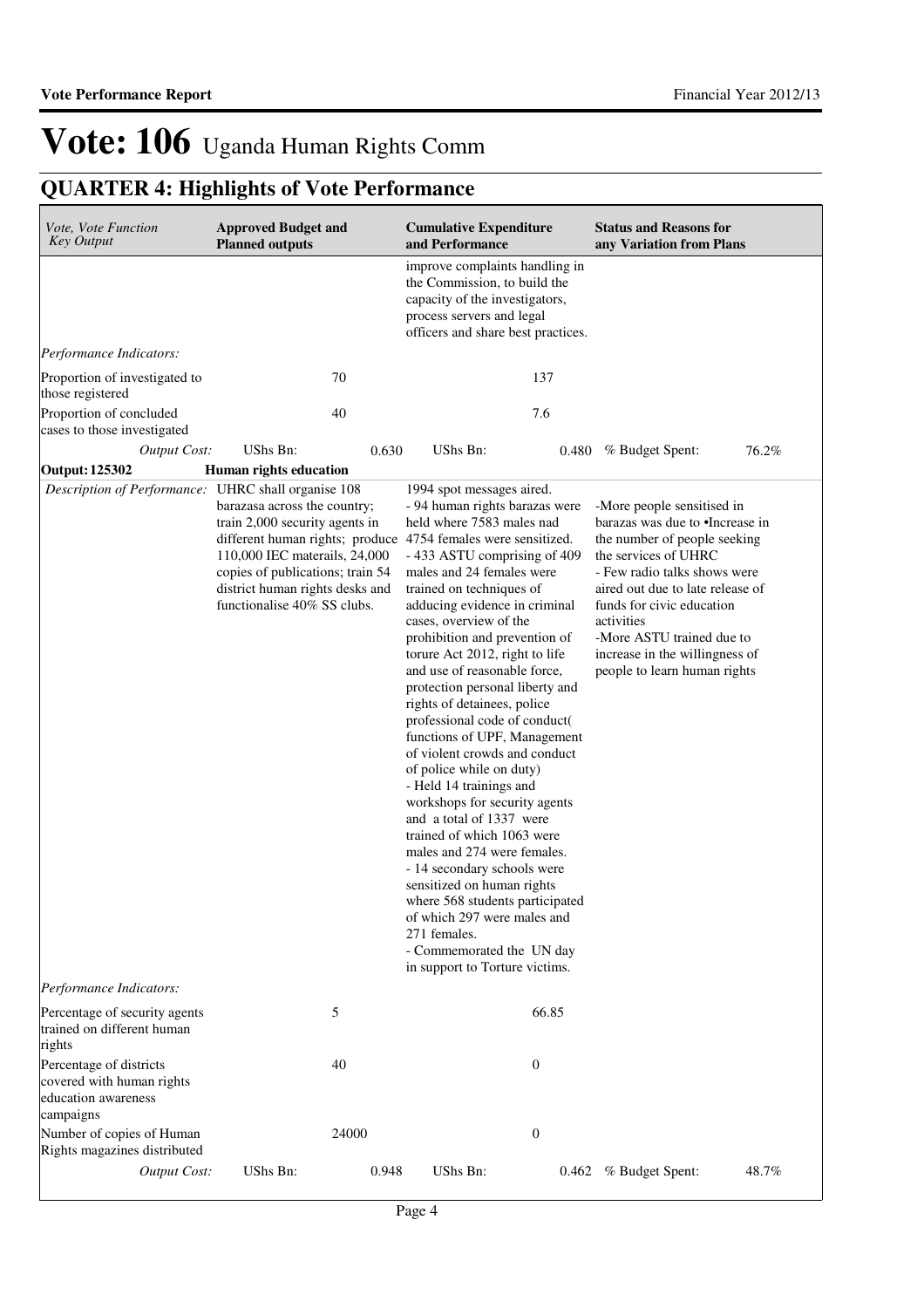## **QUARTER 4: Highlights of Vote Performance**

| Vote, Vote Function<br>Key Output                                                                      | <b>Approved Budget and</b><br><b>Planned outputs</b>                                                                                                                                                  | <b>Cumulative Expenditure</b><br>and Performance                                                                                                                                                                                                                                                                                                                                                                                                                                                                                                                                                                                                                                                                                                                                                                                                                                                                                                                                                                                                                                                                  | <b>Status and Reasons for</b><br>any Variation from Plans                                                                                                                                                                             |
|--------------------------------------------------------------------------------------------------------|-------------------------------------------------------------------------------------------------------------------------------------------------------------------------------------------------------|-------------------------------------------------------------------------------------------------------------------------------------------------------------------------------------------------------------------------------------------------------------------------------------------------------------------------------------------------------------------------------------------------------------------------------------------------------------------------------------------------------------------------------------------------------------------------------------------------------------------------------------------------------------------------------------------------------------------------------------------------------------------------------------------------------------------------------------------------------------------------------------------------------------------------------------------------------------------------------------------------------------------------------------------------------------------------------------------------------------------|---------------------------------------------------------------------------------------------------------------------------------------------------------------------------------------------------------------------------------------|
| <b>Output: 125303</b>                                                                                  |                                                                                                                                                                                                       | Monitoring compliance with human rights standards and treaties ratified by Uganda                                                                                                                                                                                                                                                                                                                                                                                                                                                                                                                                                                                                                                                                                                                                                                                                                                                                                                                                                                                                                                 |                                                                                                                                                                                                                                       |
| Description of Performance:                                                                            | 4 bills shall be reviewed; 14th<br>annual report prepared; 1,000<br>detention facilities inspected;<br>200 health facilities<br>inspected;children/women<br>rights promoted; businesses<br>inspected; | - 1123 places of detention were<br>inspected of which 674 were<br>police posts, 237 police<br>stations, 182 were prisons, 14<br>were millitary baracks, 8 were<br>CPS, 3 were UPDF and 2 were<br>children ramand homes.<br>- 3 extrative sites monitered of<br>which 1 was a marble site and 2<br>minnig sites.<br>-Uganda Human Rights<br>Commission held a meeting to<br>collect information for the 15th<br>Annual Report.<br>- 2 meeting were held where<br>presentations from the draft<br>persons are made concerning<br>the Annual report and<br>suggestions were given to<br>improve on the chapters and<br>their structure and to also<br>complete the unfinished chapters<br>-2 Human Rights Dialogue<br>between JLOS Institutions and<br>Uganda Human rights<br>Commission and then between<br>some selected institutions to<br>track progress of the<br>reccomandations in the<br>11th, 12th, 13th and 14th annual<br>report<br>-In the aspect of right to health<br>425 health facilities were<br>inspecteed of which 22 were<br>hospitals, 60 HCIVs, 220<br>HCIIIs, 124 HC11s and 1<br>babies home. | -A positive variance of 123<br>places of detention monitored<br>was due to availability of JLOS<br>funds<br>-A positive variance of 225<br>health units inspected was due<br>to availabilty of funds and some<br>additional resources |
| <i>Performance Indicators:</i>                                                                         |                                                                                                                                                                                                       |                                                                                                                                                                                                                                                                                                                                                                                                                                                                                                                                                                                                                                                                                                                                                                                                                                                                                                                                                                                                                                                                                                                   |                                                                                                                                                                                                                                       |
| Proportion of bills reviewed<br>for human rights complaince<br>to those presented before<br>Parliament | 30                                                                                                                                                                                                    | $\boldsymbol{0}$                                                                                                                                                                                                                                                                                                                                                                                                                                                                                                                                                                                                                                                                                                                                                                                                                                                                                                                                                                                                                                                                                                  |                                                                                                                                                                                                                                       |
| Annual state of human rights<br>report produced on time                                                | 1                                                                                                                                                                                                     | $\mathbf{0}$                                                                                                                                                                                                                                                                                                                                                                                                                                                                                                                                                                                                                                                                                                                                                                                                                                                                                                                                                                                                                                                                                                      |                                                                                                                                                                                                                                       |
| <b>Output Cost:</b>                                                                                    | UShs Bn:                                                                                                                                                                                              | 0.279<br>UShs Bn:<br>0.137                                                                                                                                                                                                                                                                                                                                                                                                                                                                                                                                                                                                                                                                                                                                                                                                                                                                                                                                                                                                                                                                                        | % Budget Spent:<br>49.1%                                                                                                                                                                                                              |
| <b>Vote Function Cost</b><br><b>Cost of Vote Services:</b>                                             | <b>UShs Bn:</b><br>UShs Bn:                                                                                                                                                                           | 10.704 UShs Bn:<br>10.704 UShs Bn:                                                                                                                                                                                                                                                                                                                                                                                                                                                                                                                                                                                                                                                                                                                                                                                                                                                                                                                                                                                                                                                                                | 9.986 % Budget Spent:<br>93.3%<br>9.986 % Budget Spent:<br>93.3%                                                                                                                                                                      |

*\* Excluding Taxes and Arrears*

-Late submission of quarter reports from the regional offices slows down the reporting process.

--Low number of staff especially at regional offices have continued to affect the planned output in line with the workplans.

-•Heavy reliance on donor funds for activity implementation might one day paralyze the Commission's work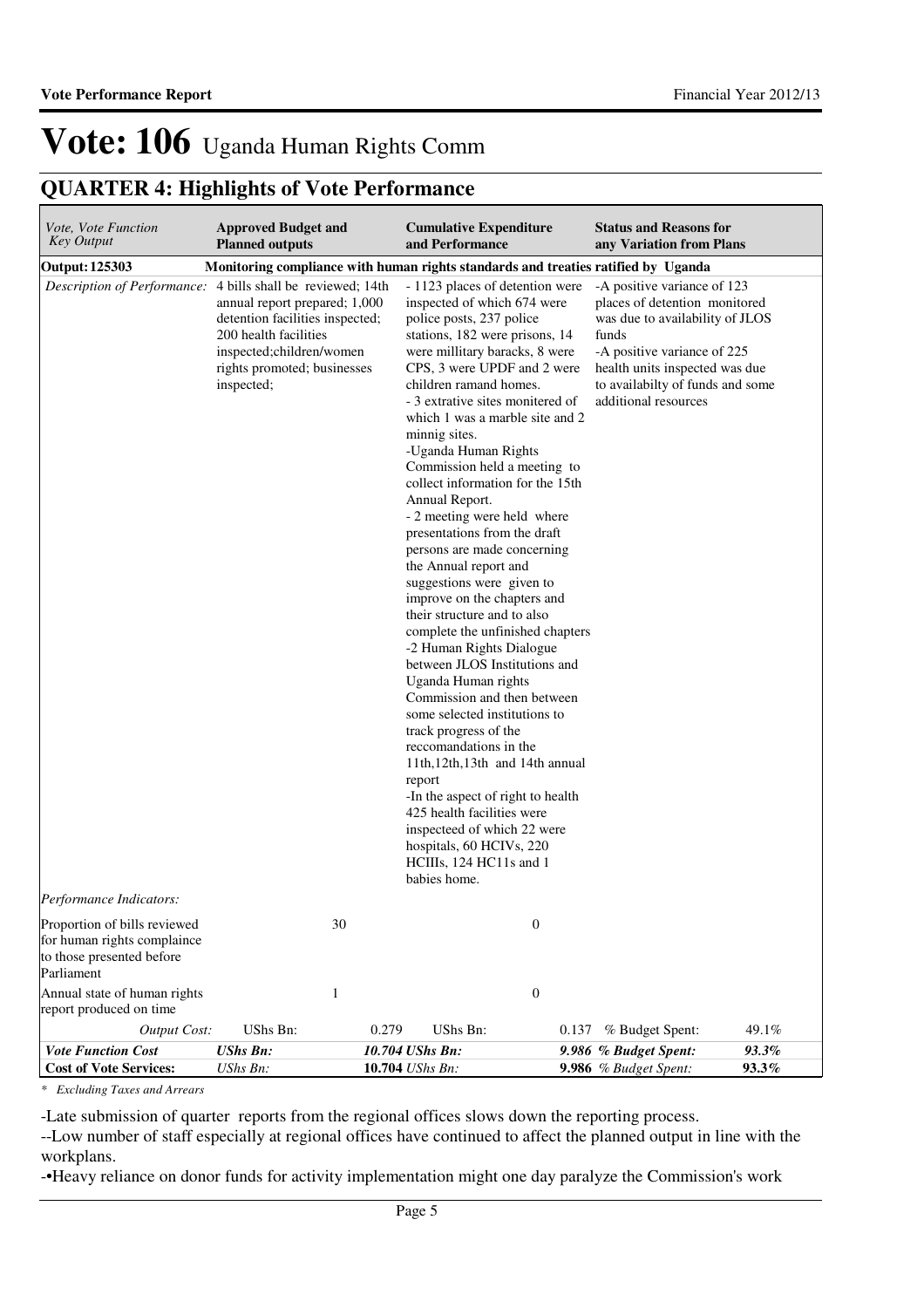## **QUARTER 4: Highlights of Vote Performance**

### **Table V2.2: Implementing Actions to Improve Vote Performance**

| <b>Planned Actions:</b>                                                                                                                                                           | <b>Actual Actions:</b>                                                    | <b>Reasons for Variation</b> |
|-----------------------------------------------------------------------------------------------------------------------------------------------------------------------------------|---------------------------------------------------------------------------|------------------------------|
| Vote: 106 Uganda Human Rights Comm                                                                                                                                                |                                                                           |                              |
| Vote Function: 1253 Human Rights                                                                                                                                                  |                                                                           |                              |
| start the construction of regional offices<br>by procuring land and 1 building<br>constructed                                                                                     | There has been re-districting which<br>brings services near to the people | n/a                          |
|                                                                                                                                                                                   | New regional offices not opened yet due<br>to lack of funds               |                              |
| UHRC has presented its underfunded<br>priortiy interventions to JLOS and<br>MoFPED for resource alloaction                                                                        | Funds for salary enhancement have<br>been provided by MoFPED              | no variation                 |
| UHRC is currently carrying out<br>consultations that will culminate into a<br>Civic education strategic framework that<br>will guide civic education activities in the<br>country | Draft policy is in place and was<br>approved by all Stakeholders.         | n/a                          |

### *V3: Details of Releases and Expenditure*

*This section provides a comprehensive summary of the outputs delivered by the Vote and further details of Vote expenditures by Vote Function and Expenditure Item.*

#### **Table V3.1: GoU Releases and Expenditure by Output\***

| <b>Billion Uganda Shillings</b>                                  | Approved<br><b>Budget</b> | <b>Released</b> | <b>Spent</b> | $%$ GoU<br><b>Budget</b> | $%$ GoU<br><b>Budget</b> | $%$ GoU<br>Releases |
|------------------------------------------------------------------|---------------------------|-----------------|--------------|--------------------------|--------------------------|---------------------|
|                                                                  |                           |                 |              | Released                 | <i>Spent</i>             | <i>Spent</i>        |
| VF:1253 Human Rights                                             | 8.24                      | 8.19            | 7.99         | 99.4%                    | $97.0\%$                 | $97.6\%$            |
| Class: Outputs Provided                                          | 8.09                      | 7.86            | 7.66         | $97.2\%$                 | 94.7%                    | 97.5%               |
| 125302 Human rights education                                    | 0.06                      | 0.06            | 0.06         | $100.0\%$                | 100.0%                   | $100.0\%$           |
| 125305 Administration and support services                       | 8.03                      | 7.80            | 7.60         | $97.1\%$                 | 94.7%                    | 97.4%               |
| Class: Capital Purchases                                         | 0.14                      | 0.32            | 0.32         | 225.9%                   | $225.1\%$                | 99.7%               |
| 125376 Purchase of Office and ICT Equipment, including Software  | 0.05                      | 0.03            | 0.03         | $73.2\%$                 | 73.2%                    | $100.0\%$           |
| 125377 Purchase of Specialised Machinery & Equipment             | 0.04                      | 0.02            | 0.02         | 53.6%                    | 53.6%                    | $100.0\%$           |
| 125378 Purchase of Office and Residential Furniture and Fittings | 0.06                      | 0.27            | 0.27         | 447.5%                   | 445.7%                   | 99.6%               |
| <b>Total For Vote</b>                                            | 8.24                      | 8.19            | 7.99         | 99.4%                    | 97.0%                    | $97.6\%$            |

*\* Excluding Taxes and Arrears*

### **Table V3.2: 2012/13 GoU Expenditure by Item**

| <b>Billion Uganda Shillings</b>                        | <b>Approved</b><br><b>Budget</b> | <b>Releases</b> | Expend-<br>iture | % Budged<br><b>Released</b> | % Budget<br><b>Spent</b> | %Releases<br><b>Spent</b> |
|--------------------------------------------------------|----------------------------------|-----------------|------------------|-----------------------------|--------------------------|---------------------------|
| <b>Output Class: Outputs Provided</b>                  | 8.09                             | 7.86            | 7.66             | $97.2\%$                    | 94.7%                    | $97.5\%$                  |
| $ 211103$ Allowances                                   | 1.34                             | 1.34            | 1.34             | 100.0%                      | $100.1\%$                | $100.1\%$                 |
| 211104 Statutory salaries                              | 2.14                             | 2.14            | 1.97             | 100.0%                      | 91.8%                    | 91.8%                     |
| 212101 Social Security Contributions (NSSF)            | 0.34                             | 0.34            | 0.34             | 100.0%                      | 100.0%                   | 100.0%                    |
| 213001 Medical Expenses (To Employees)                 | 0.16                             | 0.16            | 0.16             | 100.0%                      | 100.0%                   | 100.0%                    |
| 213002 Incapacity, death benefits and funeral expenses | 0.00                             | 0.00            | 0.00             | 100.0%                      | 100.0%                   | 100.0%                    |
| 213004 Gratuity Payments                               | 0.64                             | 0.64            | 0.64             | 100.0%                      | 100.2%                   | 100.2%                    |
| 221001 Advertising and Public Relations                | 0.05                             | 0.05            | 0.05             | 100.0%                      | 100.0%                   | 100.0%                    |
| 221002 Workshops and Seminars                          | 0.07                             | 0.07            | 0.07             | 100.0%                      | 98.2%                    | 98.2%                     |
| 221003 Staff Training                                  | 0.11                             | 0.11            | 0.10             | 100.0%                      | 94.8%                    | 94.8%                     |
| 221004 Recruitment Expenses                            | 0.02                             | 0.02            | 0.02             | 100.0%                      | 100.0%                   | 100.0%                    |
| 221007 Books, Periodicals and Newspapers               | 0.10                             | 0.10            | 0.10             | 100.0%                      | 97.6%                    | 97.6%                     |
| 221008 Computer Supplies and IT Services               | 0.01                             | 0.01            | 0.01             | 100.0%                      | 100.0%                   | 100.0%                    |
| 221009 Welfare and Entertainment                       | 0.02                             | 0.02            | 0.02             | 100.0%                      | 100.0%                   | 100.0%                    |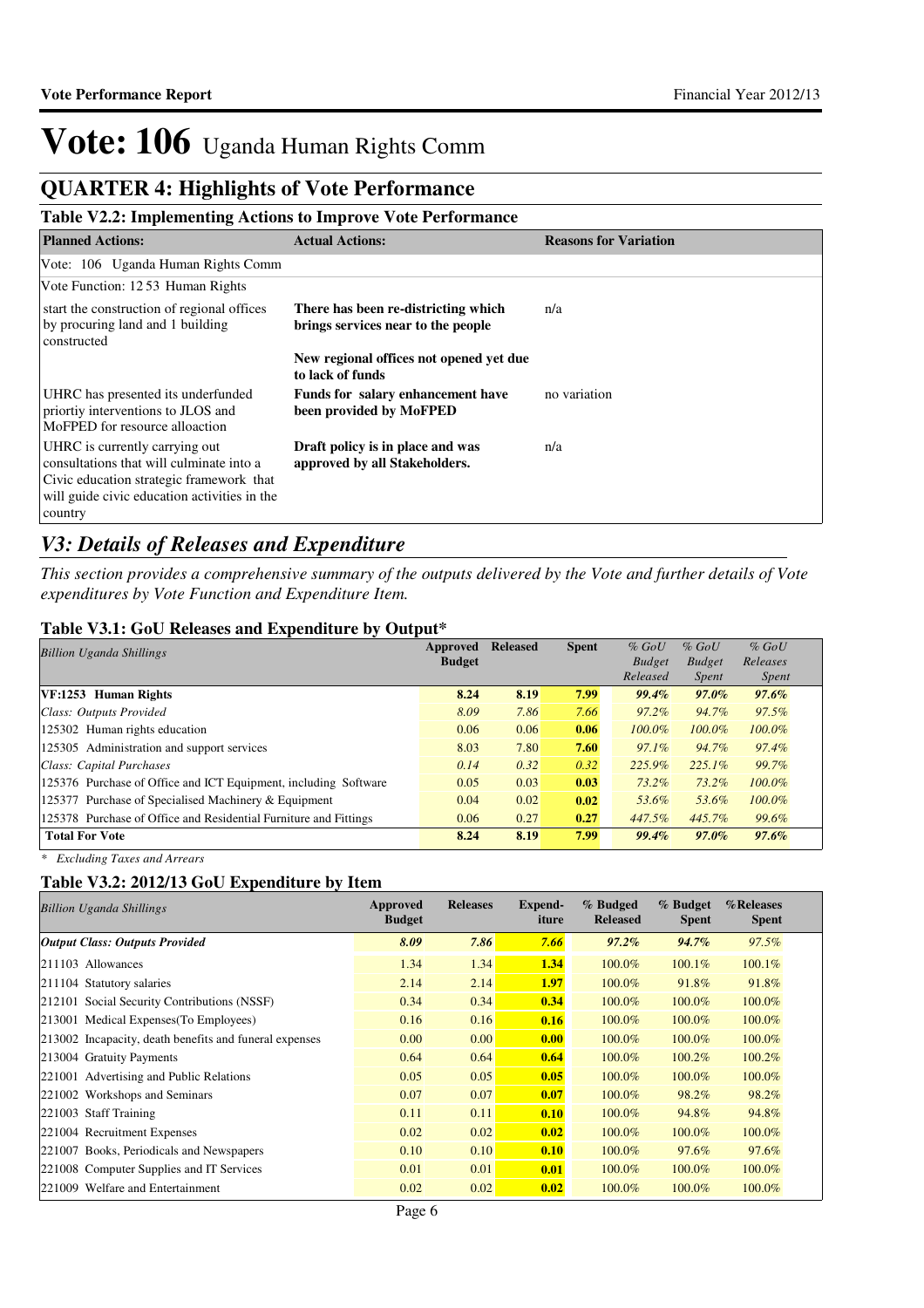## **QUARTER 4: Highlights of Vote Performance**

| <b>Billion Uganda Shillings</b>                       | Approved<br><b>Budget</b> | <b>Releases</b> | <b>Expend-</b><br>iture | % Budged<br><b>Released</b> | % Budget<br><b>Spent</b> | %Releases<br><b>Spent</b> |
|-------------------------------------------------------|---------------------------|-----------------|-------------------------|-----------------------------|--------------------------|---------------------------|
| 221011 Printing, Stationery, Photocopying and Binding | 0.16                      | 0.16            | 0.15                    | 100.0%                      | 96.8%                    | 96.8%                     |
| 221012 Small Office Equipment                         | 0.00                      | 0.00            | 0.00                    | 100.0%                      | 100.0%                   | 100.0%                    |
| 221016 IFMS Recurrent Costs                           | 0.01                      | 0.02            | 0.02                    | 187.5%                      | 187.5%                   | 100.0%                    |
| 221017 Subscriptions                                  | 0.04                      | 0.04            | 0.04                    | 100.0%                      | 100.0%                   | 100.0%                    |
| 222001 Telecommunications                             | 0.07                      | 0.07            | 0.07                    | 100.0%                      | 100.0%                   | 100.0%                    |
| 222002 Postage and Courier                            | 0.01                      | 0.01            | 0.01                    | 100.0%                      | 83.2%                    | 83.2%                     |
| 222003 Information and Communications Technology      | 0.05                      | 0.06            | 0.06                    | 109.2%                      | 109.2%                   | 100.0%                    |
| 223002 Rates                                          | 1.47                      | 1.22            | 1.22                    | 83.0%                       | 83.0%                    | 100.0%                    |
| 223004 Guard and Security services                    | 0.09                      | 0.09            | 0.09                    | 100.0%                      | 100.0%                   | 100.0%                    |
| 223005 Electricity                                    | 0.04                      | 0.04            | 0.04                    | 100.0%                      | 100.0%                   | 100.0%                    |
| 223006 Water                                          | 0.01                      | 0.01            | 0.01                    | 100.0%                      | 100.0%                   | 100.0%                    |
| 224002 General Supply of Goods and Services           | 0.05                      | 0.05            | 0.05                    | 100.0%                      | 100.0%                   | 100.0%                    |
| 227001 Travel Inland                                  | 0.32                      | 0.33            | 0.32                    | 102.5%                      | 100.1%                   | 97.7%                     |
| 227002 Travel Abroad                                  | 0.13                      | 0.13            | 0.13                    | 100.0%                      | 99.8%                    | 99.8%                     |
| 227004 Fuel, Lubricants and Oils                      | 0.25                      | 0.25            | 0.25                    | 100.0%                      | 100.0%                   | 100.0%                    |
| 228001 Maintenance - Civil                            | 0.02                      | 0.02            | 0.02                    | 100.0%                      | 100.0%                   | 100.0%                    |
| 228002 Maintenance - Vehicles                         | 0.32                      | 0.32            | 0.32                    | 100.0%                      | 99.2%                    | 99.2%                     |
| 228003 Maintenance Machinery, Equipment and Furniture | 0.04                      | 0.04            | 0.04                    | 100.0%                      | 100.0%                   | 100.0%                    |
| <b>Output Class: Capital Purchases</b>                | 0.24                      | 0.32            | 0.32                    | 132.8%                      | 132.3%                   | 99.7%                     |
| 231005 Machinery and Equipment                        | 0.08                      | 0.05            | 0.05                    | 64.9%                       | 64.9%                    | 100.0%                    |
| 231006 Furniture and Fixtures                         | 0.06                      | 0.27            | 0.27                    | 447.5%                      | 445.7%                   | 99.6%                     |
| 312206 Gross Tax                                      | 0.10                      | 0.00            | 0.00                    | $0.0\%$                     | 0.0%                     | N/A                       |
| <b>Grand Total:</b>                                   | 8.34                      | 8.19            | 7.99                    | 98.2%                       | 95.8%                    | $97.6\%$                  |
| <b>Total Excluding Taxes and Arrears:</b>             | 8.24                      | 8.19            | 7.99                    | 99.4%                       | 97.0%                    | $97.6\%$                  |

### **Table V3.3: GoU Releases and Expenditure by Project and Programme\***

| <b>Billion Uganda Shillings</b> | Approved<br><b>Budget</b> | <b>Released</b> | <b>Spent</b> | $%$ GoU<br><b>Budget</b><br>Released | $%$ GoU<br><b>Budget</b><br><i>Spent</i> | $%$ GoU<br>Releases<br><i>Spent</i> |
|---------------------------------|---------------------------|-----------------|--------------|--------------------------------------|------------------------------------------|-------------------------------------|
| VF:1253 Human Rights            | 8.24                      | 8.19            | 7.99         | 99.4%                                | $97.0\%$                                 | $97.6\%$                            |
| <b>Recurrent Programmes</b>     |                           |                 |              |                                      |                                          |                                     |
| 01<br>Statutory                 | 8.09                      | 7.86            | 7.66         | $97.2\%$                             | 94.7%                                    | $97.5\%$                            |
| Development Projects            |                           |                 |              |                                      |                                          |                                     |
| 0358 Support to Human Rights    | 0.14                      | 0.32            | 0.32         | 225.9%                               | $225.1\%$                                | 99.7%                               |
| <b>Total For Vote</b>           | 8.24                      | 8.19            | 7.99         | $99.4\%$                             | $97.0\%$                                 | $97.6\%$                            |

*\* Excluding Taxes and Arrears*

### **Table V3.4: External Financing Releases and Expenditure by Project and Programme\***

| <b>Billion Uganda Shillings</b> | Approved<br><b>Budget</b> | <b>Released</b> | <b>Spent</b> | $%$ GoU<br><b>Budget</b> | $%$ GoU<br><b>Budget</b> | $%$ GoU<br>Releases |
|---------------------------------|---------------------------|-----------------|--------------|--------------------------|--------------------------|---------------------|
|                                 |                           |                 |              | Released                 | <b>Spent</b>             | <i>Spent</i>        |
| VF:1253 Human Rights            | 2.47                      | 2.58            | 2.00         | $104.5\%$                | $81.1\%$                 | $77.6\%$            |
| Development Projects            |                           |                 |              |                          |                          |                     |
| 0358<br>Support to Human Rights | 2.47                      | 2.58            | 2.00         | $104.5\%$                | $81.1\%$                 | 77.6%               |
| <b>Total For Vote</b>           | 2.47                      | 2.58            | 2.00         | $104.5\%$                | $81.1\%$                 | $77.6\%$            |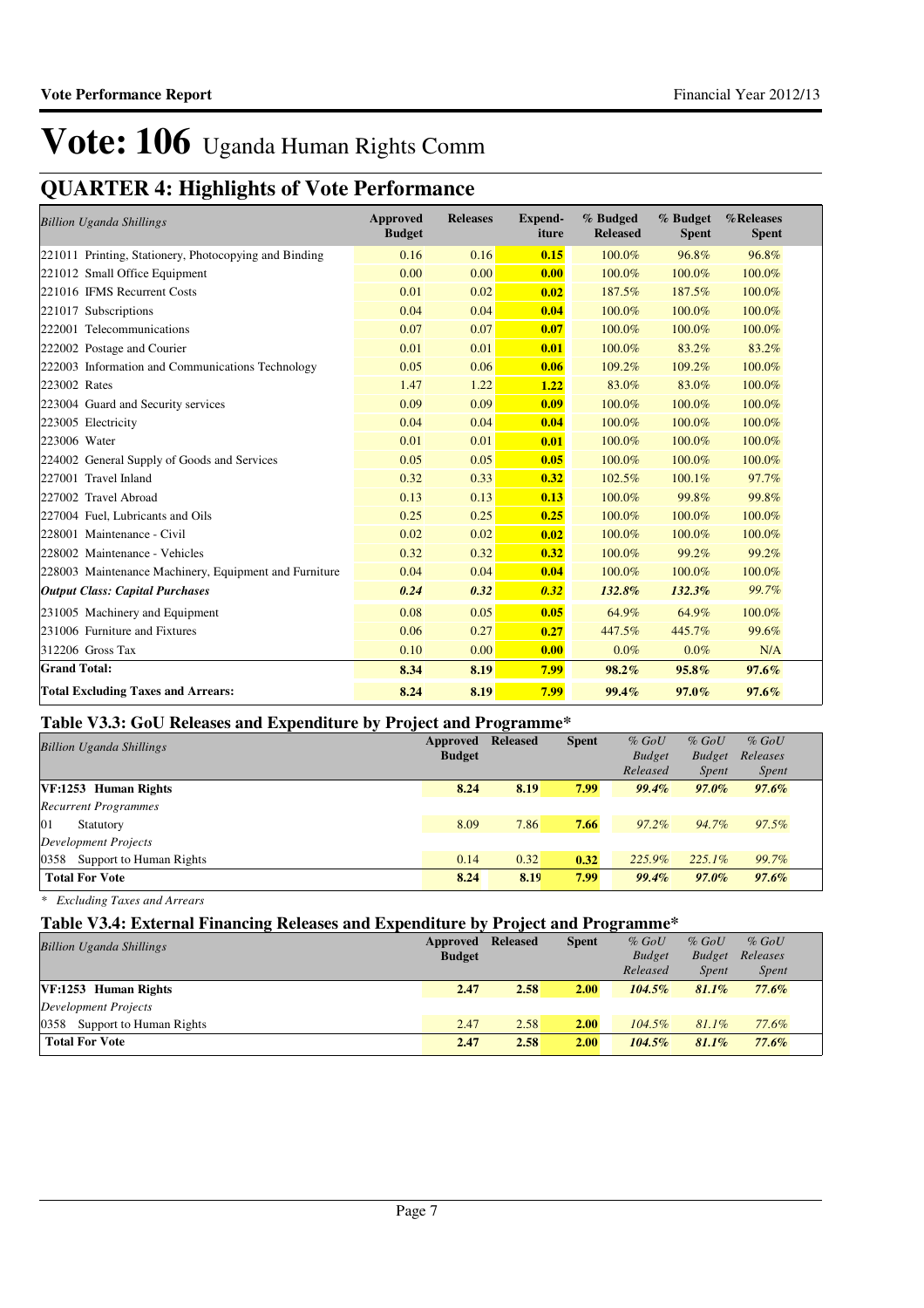### **QUARTER 4: Cumulative Outputs and Expenditure by End of Quarter**

| <b>Annual Planned Outputs and Cumulative Outputs Achieved by End of</b><br><b>Ouarter</b> (Quantity and Location) | Cumulative Expenditures made by the End of the Quarter to<br><b>Deliver Cumulative Outputs</b> | UShs Thousand |
|-------------------------------------------------------------------------------------------------------------------|------------------------------------------------------------------------------------------------|---------------|
| Vote Function: 1253 Human Rights                                                                                  |                                                                                                |               |

*Recurrent Programmes*

#### *Programme 01 Statutory*

*Outputs Provided*

#### **12 5302 Human rights education Output:**

|                                                                                                                                                                                                                                                                                                  | <b>Item</b>                              | <b>Spent</b> |
|--------------------------------------------------------------------------------------------------------------------------------------------------------------------------------------------------------------------------------------------------------------------------------------------------|------------------------------------------|--------------|
| <b>Annual Planned Outputs:</b>                                                                                                                                                                                                                                                                   | 221007 Books, Periodicals and Newspapers | 50,000       |
| - Books for sensisations to be procured.                                                                                                                                                                                                                                                         | 221017 Subscriptions                     | 11,600       |
| - Libraries at regional offices stocked.<br>- Technical advice given to staff manning regional libraries                                                                                                                                                                                         | 227001 Travel Inland                     | 2,310        |
| Cumulatie Outputs Achieved by the end of the Ouarter:                                                                                                                                                                                                                                            |                                          |              |
| - Library acquired 131 books.<br>-Paid annual subscription to<br>For Gazettes, Bills, acts<br>-Paid for 2 journals<br>-246 people made use the library of which 73 were Students, 106 were<br>Researchers , 63 were Lawyers and<br>4 were Journalists<br>-Most of the 2012 Newspapers were bound |                                          |              |
|                                                                                                                                                                                                                                                                                                  |                                          |              |

#### *Reasons for Variation in performance*

- Less books were bought and acquired in the library due to high prices of the books

| <b>Total</b>              | 63,910 |
|---------------------------|--------|
| <b>Wage Recurrent</b>     |        |
| <b>Non Wage Recurrent</b> | 63,910 |
| <b>NTR</b>                |        |

#### **12 5305 Administration and support services Output:**

|                                                            | <b>Item</b>                                              | <b>Spent</b> |
|------------------------------------------------------------|----------------------------------------------------------|--------------|
| <b>Annual Planned Outputs:</b>                             | 211103 Allowances                                        | 1,344,359    |
| -Number of staff recruited.                                | 211104 Statutory salaries                                | 1,968,967    |
| -Having trained and motivated work force.                  | 212101 Social Security Contributions (NSSF)              | 342,184      |
| -Pay all monthly staff costs,<br>-Number of staff trained. | 213001 Medical Expenses (To Employees)                   | 157,950      |
| Number of goods procured.                                  | 213002 Incapacity, death benefits and funeral            | 1,500        |
| -Develop an effective ICT system at head office.           | expenses                                                 |              |
| Cumulatie Outputs Achieved by the end of the Quarter:      | 213004 Gratuity Payments                                 | 644,797      |
| -All monthly staff costs piad                              | 221001 Advertising and Public Relations                  | 46,424       |
| -Goods and services for operations Procured                | 221002 Workshops and Seminars                            | 69,257       |
| -Subscriptions to HRMAU                                    | 221003 Staff Training                                    | 99,633       |
| - Career financial support 3 staff                         | 221004 Recruitment Expenses                              | 15,000       |
| -all monthly staff costs paid                              | 221007 Books, Periodicals and Newspapers                 | 46,297       |
| <b>Reasons for Variation in performance</b>                | 221008 Computer Supplies and IT Services                 | 6,170        |
| N/A                                                        | 221009 Welfare and Entertainment                         | 23,680       |
|                                                            | 221011 Printing, Stationery, Photocopying and<br>Binding | 154,700      |
|                                                            | 221012 Small Office Equipment                            | 2,120        |
|                                                            | 221016 IFMS Recurrent Costs                              | 15,000       |
|                                                            | 221017 Subscriptions                                     | 33,000       |
|                                                            | 222001 Telecommunications                                | 70,200       |
|                                                            | 222002 Postage and Courier                               | 7,334        |
|                                                            | 222003 Information and Communications<br>Technology      | 59,500       |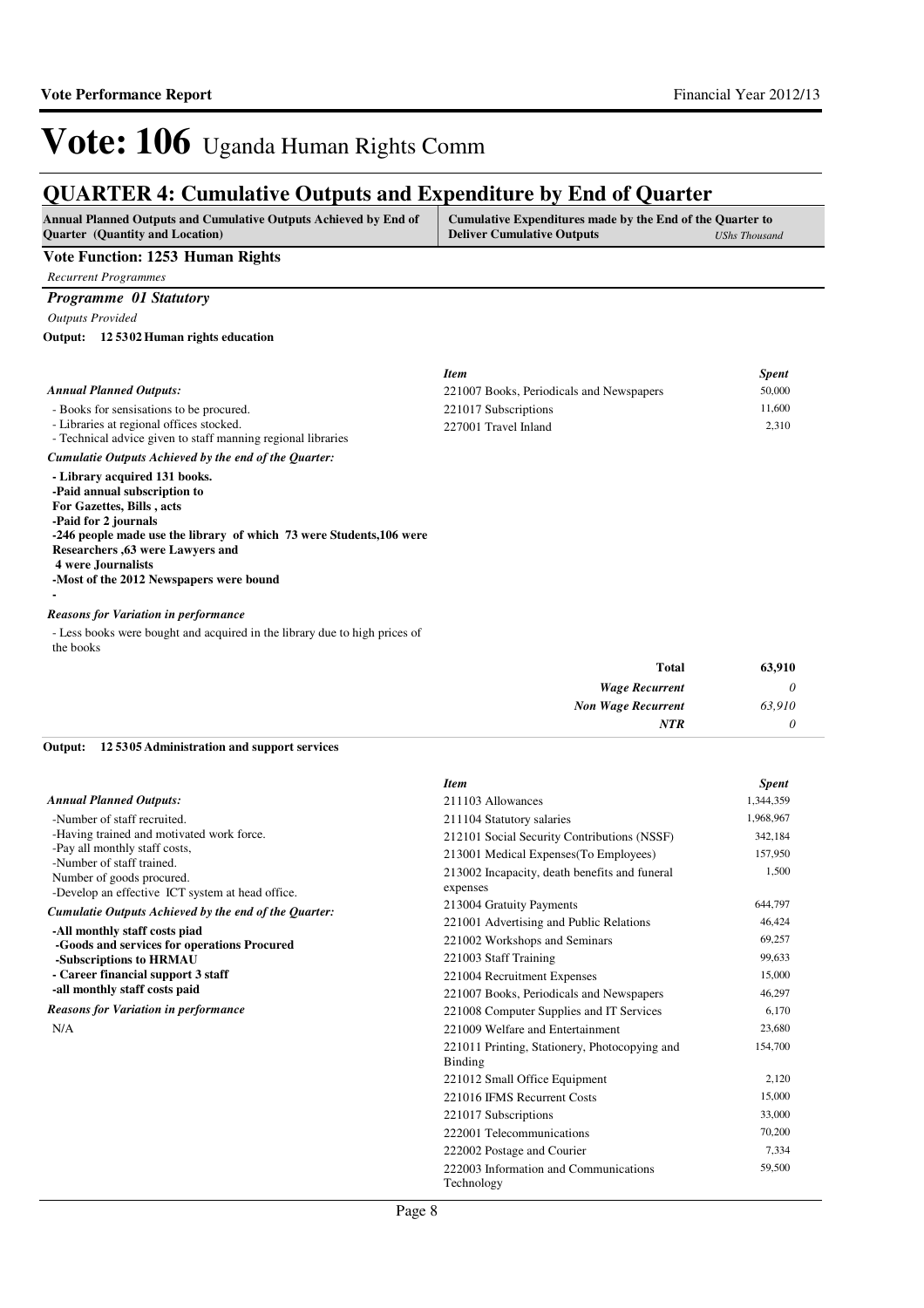## **QUARTER 4: Cumulative Outputs and Expenditure by End of Quarter**

| Annual Planned Outputs and Cumulative Outputs Achieved by End of<br><b>Quarter</b> (Quantity and Location) | Cumulative Expenditures made by the End of the Quarter to<br><b>Deliver Cumulative Outputs</b> | <b>UShs Thousand</b> |
|------------------------------------------------------------------------------------------------------------|------------------------------------------------------------------------------------------------|----------------------|
| <b>Vote Function: 1253 Human Rights</b>                                                                    |                                                                                                |                      |
| <b>Recurrent Programmes</b>                                                                                |                                                                                                |                      |
| <b>Programme 01 Statutory</b>                                                                              |                                                                                                |                      |
|                                                                                                            | 223002 Rates                                                                                   | 1,218,520            |
|                                                                                                            | 223004 Guard and Security services                                                             | 94,680               |
|                                                                                                            | 223005 Electricity                                                                             | 35,980               |
|                                                                                                            | 223006 Water                                                                                   | 14,780               |
|                                                                                                            | 224002 General Supply of Goods and Services                                                    | 52,200               |
|                                                                                                            | 227001 Travel Inland                                                                           | 319,368              |
|                                                                                                            | 227002 Travel Abroad                                                                           | 126,837              |
|                                                                                                            | 227004 Fuel, Lubricants and Oils                                                               | 248,684              |
|                                                                                                            | 228001 Maintenance - Civil                                                                     | 23,700               |
|                                                                                                            | 228002 Maintenance - Vehicles                                                                  | 318,592              |
|                                                                                                            | 228003 Maintenance Machinery, Equipment and                                                    | 39,078               |
|                                                                                                            | Furniture                                                                                      |                      |
|                                                                                                            | <b>Total</b>                                                                                   | 7,600,492            |
|                                                                                                            | <b>Wage Recurrent</b>                                                                          | 1,968,967            |
|                                                                                                            | <b>Non Wage Recurrent</b>                                                                      | 5,631,525            |
|                                                                                                            | <b>NTR</b>                                                                                     | 0                    |

*Development Projects*

*Capital Purchases*

**12 5375 Purchase of Motor Vehicles and Other Transport Equipment Output:**

*Annual Planned Outputs:*

**n/a** *Cumulatie Outputs Achieved by the end of the Quarter: Reasons for Variation in performance*

n/a

| <b>Total</b>              | $\bf{0}$ |
|---------------------------|----------|
| <b>GoU</b> Development    | υ        |
| <b>External Financing</b> |          |
| <b>NTR</b>                |          |

**12 5376 Purchase of Office and ICT Equipment, including Software Output:**

|                                                       | <b>Item</b>                    | <b>Spent</b> |
|-------------------------------------------------------|--------------------------------|--------------|
| <b>Annual Planned Outputs:</b>                        | 231005 Machinery and Equipment | 34,843       |
| 1 engraving machine procured                          |                                |              |
| 5 laptops procured                                    |                                |              |
| 6 desktop computers procured                          |                                |              |
| 8 printers procured                                   |                                |              |
| office furniture procured                             |                                |              |
| Cumulatie Outputs Achieved by the end of the Ouarter: |                                |              |
| 5 computers sets bought for Head office               |                                |              |
| 2 scanners bought at head offcie                      |                                |              |
| 2 photocopiers bought for Moroto and headoffice       |                                |              |
| 17 UPS bought for Head offcie and Central office      |                                |              |
| 2 Laptops bought for headoffcie                       |                                |              |
| 6 printers bought for headoffice                      |                                |              |
| 4 LCD projectors bought                               |                                |              |
| 1 television set bought for head office               |                                |              |

*Project 0358 Support to Human Rights*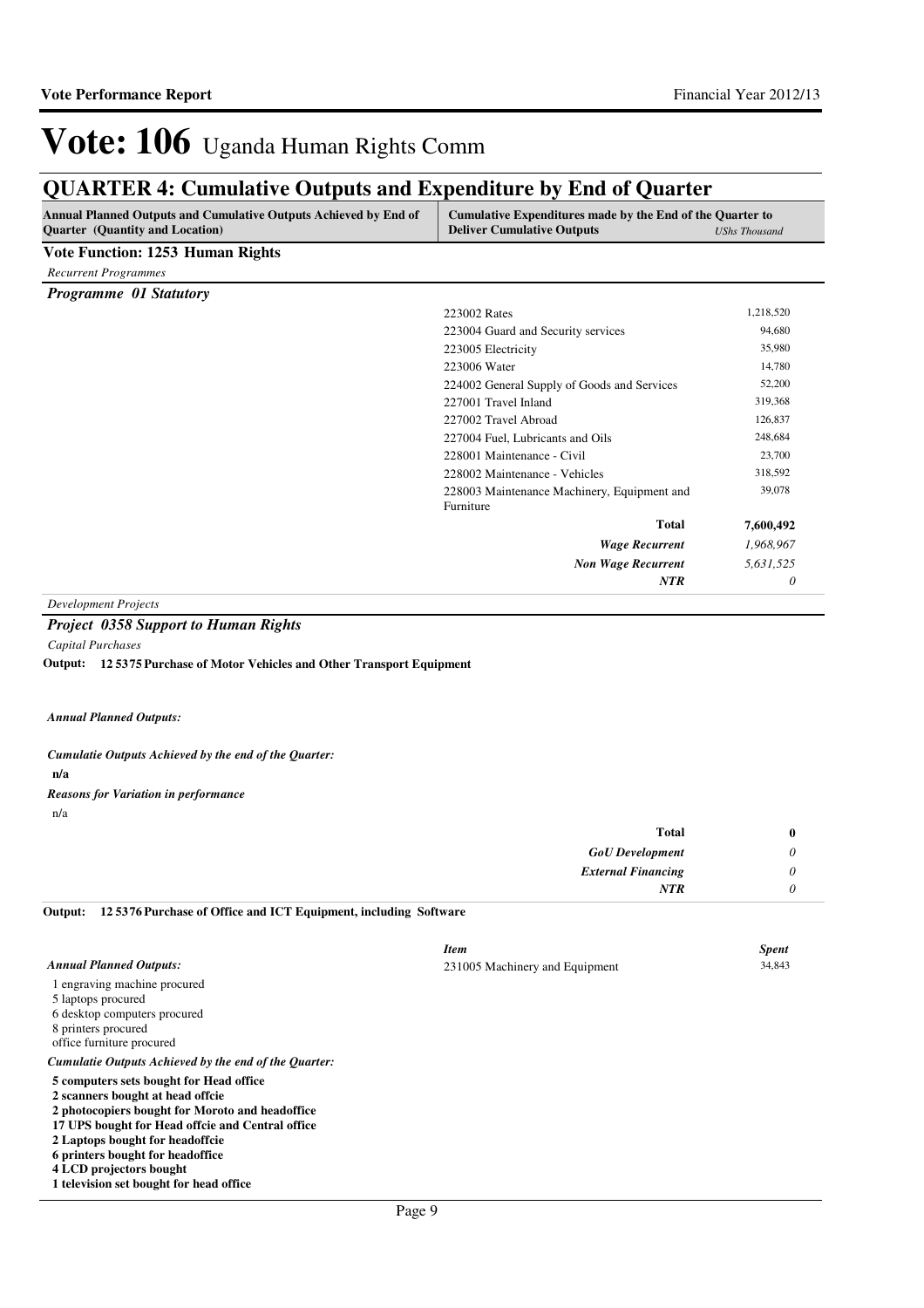## **QUARTER 4: Cumulative Outputs and Expenditure by End of Quarter**

| Annual Planned Outputs and Cumulative Outputs Achieved by End of<br>Quarter (Quantity and Location)                                                                               | Cumulative Expenditures made by the End of the Quarter to<br><b>Deliver Cumulative Outputs</b><br><b>UShs Thousand</b> |              |
|-----------------------------------------------------------------------------------------------------------------------------------------------------------------------------------|------------------------------------------------------------------------------------------------------------------------|--------------|
| Vote Function: 1253 Human Rights                                                                                                                                                  |                                                                                                                        |              |
| <b>Development Projects</b>                                                                                                                                                       |                                                                                                                        |              |
| <b>Project 0358 Support to Human Rights</b>                                                                                                                                       |                                                                                                                        |              |
| 160 Huwaei phones bought for staff internal communication                                                                                                                         |                                                                                                                        |              |
| <b>Reasons for Variation in performance</b>                                                                                                                                       |                                                                                                                        |              |
| no variation                                                                                                                                                                      |                                                                                                                        |              |
|                                                                                                                                                                                   | <b>Total</b>                                                                                                           | 34,843       |
|                                                                                                                                                                                   | <b>GoU</b> Development                                                                                                 | 34,843       |
|                                                                                                                                                                                   | <b>External Financing</b>                                                                                              | 0            |
|                                                                                                                                                                                   | <b>NTR</b>                                                                                                             | 0            |
| 125377 Purchase of Specialised Machinery & Equipment<br>Output:                                                                                                                   |                                                                                                                        |              |
|                                                                                                                                                                                   | <b>Item</b>                                                                                                            | <b>Spent</b> |
| <b>Annual Planned Outputs:</b>                                                                                                                                                    | 231005 Machinery and Equipment                                                                                         | 18,775       |
| Cumulatie Outputs Achieved by the end of the Quarter:                                                                                                                             |                                                                                                                        |              |
| No activity implemented                                                                                                                                                           |                                                                                                                        |              |
| <b>Reasons for Variation in performance</b>                                                                                                                                       |                                                                                                                        |              |
| N/a                                                                                                                                                                               |                                                                                                                        |              |
|                                                                                                                                                                                   | <b>Total</b>                                                                                                           | 18,775       |
|                                                                                                                                                                                   | <b>GoU</b> Development                                                                                                 | 18,775       |
|                                                                                                                                                                                   | <b>External Financing</b>                                                                                              | 0            |
|                                                                                                                                                                                   | <b>NTR</b>                                                                                                             | 0            |
| 12 5378 Purchase of Office and Residential Furniture and Fittings<br>Output:                                                                                                      |                                                                                                                        |              |
|                                                                                                                                                                                   | <b>Item</b>                                                                                                            | <b>Spent</b> |
| <b>Annual Planned Outputs:</b>                                                                                                                                                    | 231006 Furniture and Fixtures                                                                                          | 267,417      |
| -10 office chairs procured;                                                                                                                                                       |                                                                                                                        |              |
| -8 office fans procured;                                                                                                                                                          |                                                                                                                        |              |
| -5 Curtains procured;                                                                                                                                                             |                                                                                                                        |              |
| -5 Cabinets;<br>-3 office desks                                                                                                                                                   |                                                                                                                        |              |
| Cumulatie Outputs Achieved by the end of the Quarter:                                                                                                                             |                                                                                                                        |              |
| 7 office cabinets bought for headoffcie<br>15 Office desks bought for head office                                                                                                 |                                                                                                                        |              |
| 5 low back chairs bought for head office<br>8 executive tables bought for head office                                                                                             |                                                                                                                        |              |
| <b>Reasons for Variation in performance</b>                                                                                                                                       |                                                                                                                        |              |
| A positive variance of all funiture especially at the headoffice was because<br>of funds provided by MoFPED and also due to the fact that Head office<br>has new office premises. |                                                                                                                        |              |
|                                                                                                                                                                                   | <b>Total</b>                                                                                                           | 267,417      |
|                                                                                                                                                                                   | <b>GoU</b> Development                                                                                                 | 267,417      |
|                                                                                                                                                                                   | <b>External Financing</b>                                                                                              | 0            |
|                                                                                                                                                                                   | NTR                                                                                                                    | 0            |

*Outputs Provided*

**Output: 12 5301 Investigation and resolution of Complaints**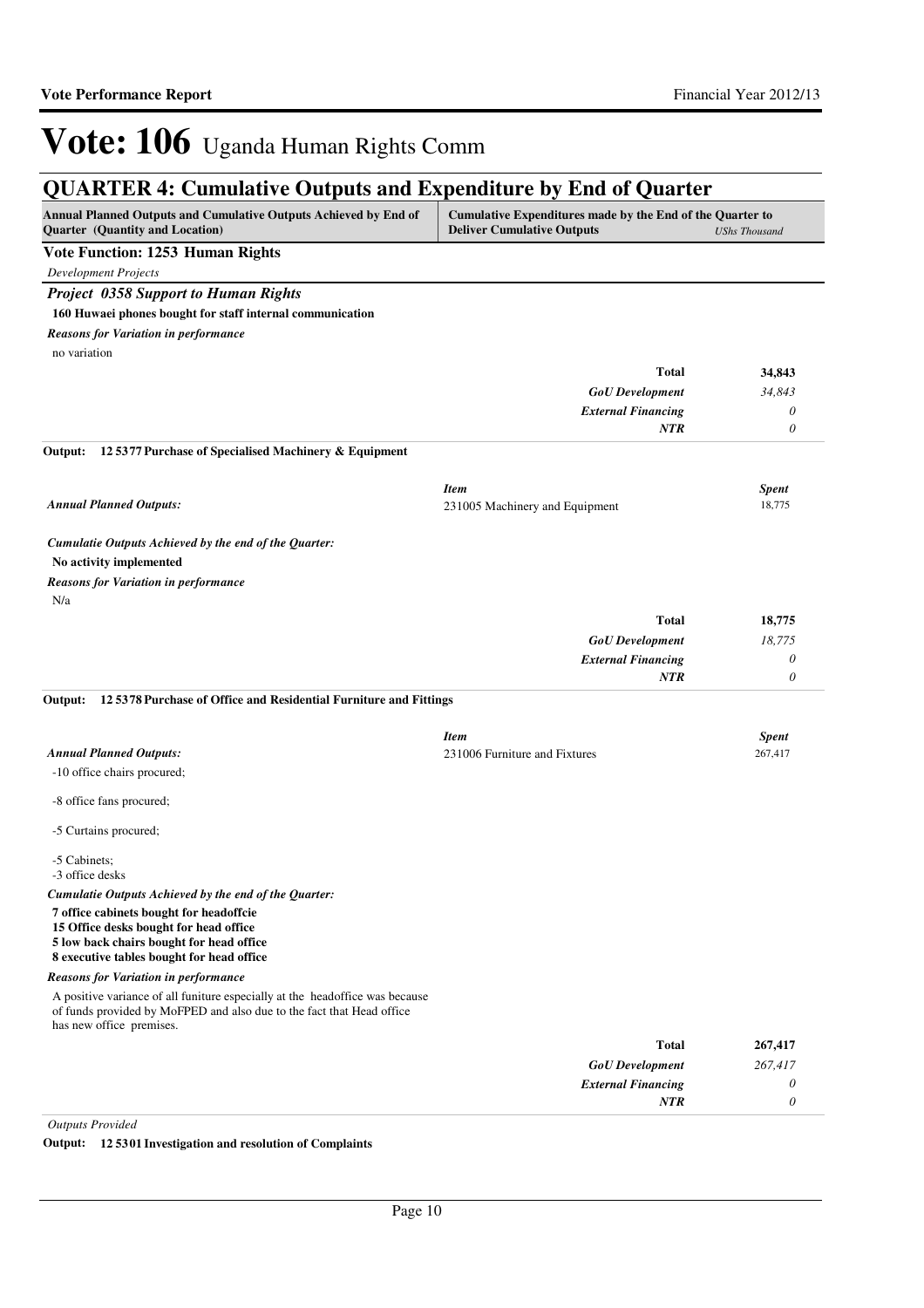## **QUARTER 4: Cumulative Outputs and Expenditure by End of Quarter**

| Annual Planned Outputs and Cumulative Outputs Achieved by End of<br><b>Quarter</b> (Quantity and Location)                                                                                                                                                                                                                                                                                                                                                                                                                                                                                                                                                                                                                                                                                                                                                                                                                                                                                                                                                                                                                                                                                                                                                                                                                                                                                                                                                                                                                                                                                                                                                                                                                                                                                                                                                                                                                                      | Cumulative Expenditures made by the End of the Quarter to<br><b>Deliver Cumulative Outputs</b> | <b>UShs Thousand</b> |
|-------------------------------------------------------------------------------------------------------------------------------------------------------------------------------------------------------------------------------------------------------------------------------------------------------------------------------------------------------------------------------------------------------------------------------------------------------------------------------------------------------------------------------------------------------------------------------------------------------------------------------------------------------------------------------------------------------------------------------------------------------------------------------------------------------------------------------------------------------------------------------------------------------------------------------------------------------------------------------------------------------------------------------------------------------------------------------------------------------------------------------------------------------------------------------------------------------------------------------------------------------------------------------------------------------------------------------------------------------------------------------------------------------------------------------------------------------------------------------------------------------------------------------------------------------------------------------------------------------------------------------------------------------------------------------------------------------------------------------------------------------------------------------------------------------------------------------------------------------------------------------------------------------------------------------------------------|------------------------------------------------------------------------------------------------|----------------------|
| Vote Function: 1253 Human Rights                                                                                                                                                                                                                                                                                                                                                                                                                                                                                                                                                                                                                                                                                                                                                                                                                                                                                                                                                                                                                                                                                                                                                                                                                                                                                                                                                                                                                                                                                                                                                                                                                                                                                                                                                                                                                                                                                                                |                                                                                                |                      |
| <b>Development Projects</b>                                                                                                                                                                                                                                                                                                                                                                                                                                                                                                                                                                                                                                                                                                                                                                                                                                                                                                                                                                                                                                                                                                                                                                                                                                                                                                                                                                                                                                                                                                                                                                                                                                                                                                                                                                                                                                                                                                                     |                                                                                                |                      |
| <b>Project 0358 Support to Human Rights</b>                                                                                                                                                                                                                                                                                                                                                                                                                                                                                                                                                                                                                                                                                                                                                                                                                                                                                                                                                                                                                                                                                                                                                                                                                                                                                                                                                                                                                                                                                                                                                                                                                                                                                                                                                                                                                                                                                                     |                                                                                                |                      |
|                                                                                                                                                                                                                                                                                                                                                                                                                                                                                                                                                                                                                                                                                                                                                                                                                                                                                                                                                                                                                                                                                                                                                                                                                                                                                                                                                                                                                                                                                                                                                                                                                                                                                                                                                                                                                                                                                                                                                 | <b>Item</b>                                                                                    | <b>Spent</b>         |
| <b>Annual Planned Outputs:</b>                                                                                                                                                                                                                                                                                                                                                                                                                                                                                                                                                                                                                                                                                                                                                                                                                                                                                                                                                                                                                                                                                                                                                                                                                                                                                                                                                                                                                                                                                                                                                                                                                                                                                                                                                                                                                                                                                                                  | 221002 Workshops and Seminars                                                                  | 146,157              |
| a total of 698 complaints were received;                                                                                                                                                                                                                                                                                                                                                                                                                                                                                                                                                                                                                                                                                                                                                                                                                                                                                                                                                                                                                                                                                                                                                                                                                                                                                                                                                                                                                                                                                                                                                                                                                                                                                                                                                                                                                                                                                                        | 221011 Printing, Stationery, Photocopying and                                                  | 75,077               |
| 149 cases investogated; 34 mediated; 109 heard; 105 concluded                                                                                                                                                                                                                                                                                                                                                                                                                                                                                                                                                                                                                                                                                                                                                                                                                                                                                                                                                                                                                                                                                                                                                                                                                                                                                                                                                                                                                                                                                                                                                                                                                                                                                                                                                                                                                                                                                   | Binding                                                                                        |                      |
| Cumulatie Outputs Achieved by the end of the Quarter:                                                                                                                                                                                                                                                                                                                                                                                                                                                                                                                                                                                                                                                                                                                                                                                                                                                                                                                                                                                                                                                                                                                                                                                                                                                                                                                                                                                                                                                                                                                                                                                                                                                                                                                                                                                                                                                                                           | 227001 Travel Inland                                                                           | 258,659              |
| - 658 complaints of human rights violations registered.<br>- 2323 complaints investigated where 1556 were partially investigated<br>and 767 investigations concluded.<br>- 71 cases were mediated.<br>- 48 circuit tribunals conducted.<br>-104 cases disposed of of which 63 were dismissed, 40 awards made<br>and 16 amicably settled<br>- 2207 people were reffered to institutions well suited to handle their<br>complaints like CAO, labour office among others.<br>-Systemic investigation was carried out in the districts of Masindi,<br>Kabarole, Mbarara and Mpigi, Jinja, Mbale, Soroti, Lira and Gulu.<br>The aim of the investigation was to, among other things, establish the<br>root causes of the violations on the right to personal liberty and<br>identify appropriate recommendations curb the violations. The<br>investigation involved visiting places of detention including Police<br>Stations & Police Posts, UPDF, Prisons and interviewing the<br>suspects/inmates as well as the concerned officers. Some members of<br>the public were also interviewed with a view to obtaining their<br>perceptions on the justice system<br>-eld a meeting with members of staff from the Office of the Attorney<br>General in the Ministry of Justice and discussed the challenges that<br>were affecting the effective handling of complaints at the<br>Commission's tribunal and strategising a way forward to improve<br>performance and communication between the two institution<br>-Held a refresher training for the Commission's staff and it was<br>aimed at enhancing the capacity of the participants to effectively<br>improve complaints handling in the Commission, to build the capacity<br>of the investigators, process servers and legal officers and share best<br>practices.<br><b>Reasons for Variation in performance</b><br>- The negative variance in complaints received is dueto reduced number of | 227004 Fuel, Lubricants and Oils                                                               | 147,716              |
| walk ins.                                                                                                                                                                                                                                                                                                                                                                                                                                                                                                                                                                                                                                                                                                                                                                                                                                                                                                                                                                                                                                                                                                                                                                                                                                                                                                                                                                                                                                                                                                                                                                                                                                                                                                                                                                                                                                                                                                                                       |                                                                                                |                      |
| - The positive variance complaints registered and investigated is dependent<br>on the willingness of complainants to the report their matters to the<br>commission.                                                                                                                                                                                                                                                                                                                                                                                                                                                                                                                                                                                                                                                                                                                                                                                                                                                                                                                                                                                                                                                                                                                                                                                                                                                                                                                                                                                                                                                                                                                                                                                                                                                                                                                                                                             |                                                                                                |                      |
| -Few circiut tribunals because of the ailure by respondents to locate some<br>of their witnesses thereby slowing down the tribunal process                                                                                                                                                                                                                                                                                                                                                                                                                                                                                                                                                                                                                                                                                                                                                                                                                                                                                                                                                                                                                                                                                                                                                                                                                                                                                                                                                                                                                                                                                                                                                                                                                                                                                                                                                                                                      |                                                                                                |                      |
|                                                                                                                                                                                                                                                                                                                                                                                                                                                                                                                                                                                                                                                                                                                                                                                                                                                                                                                                                                                                                                                                                                                                                                                                                                                                                                                                                                                                                                                                                                                                                                                                                                                                                                                                                                                                                                                                                                                                                 | <b>Total</b>                                                                                   | 627,609              |
|                                                                                                                                                                                                                                                                                                                                                                                                                                                                                                                                                                                                                                                                                                                                                                                                                                                                                                                                                                                                                                                                                                                                                                                                                                                                                                                                                                                                                                                                                                                                                                                                                                                                                                                                                                                                                                                                                                                                                 | <b>GoU</b> Development                                                                         | 0                    |
|                                                                                                                                                                                                                                                                                                                                                                                                                                                                                                                                                                                                                                                                                                                                                                                                                                                                                                                                                                                                                                                                                                                                                                                                                                                                                                                                                                                                                                                                                                                                                                                                                                                                                                                                                                                                                                                                                                                                                 | <b>External Financing</b>                                                                      | 627,609              |
|                                                                                                                                                                                                                                                                                                                                                                                                                                                                                                                                                                                                                                                                                                                                                                                                                                                                                                                                                                                                                                                                                                                                                                                                                                                                                                                                                                                                                                                                                                                                                                                                                                                                                                                                                                                                                                                                                                                                                 | <b>NTR</b>                                                                                     | 0                    |
|                                                                                                                                                                                                                                                                                                                                                                                                                                                                                                                                                                                                                                                                                                                                                                                                                                                                                                                                                                                                                                                                                                                                                                                                                                                                                                                                                                                                                                                                                                                                                                                                                                                                                                                                                                                                                                                                                                                                                 |                                                                                                |                      |

#### **12 5302 Human rights education Output:**

| <b>Annual Planned Outputs:</b>                                                                                                                                                  | <b>Item</b><br>221001 Advertising and Public Relations                                                                                | <b>Spent</b><br>66,684      |
|---------------------------------------------------------------------------------------------------------------------------------------------------------------------------------|---------------------------------------------------------------------------------------------------------------------------------------|-----------------------------|
| 1. One-day stakeholders' meeting to develop a country strategy paper for<br>civic education<br>2.680 spot messages aired out<br>3.33 radio talk shows<br>4.training of 200 SPCs | 221002 Workshops and Seminars<br>221007 Books, Periodicals and Newspapers<br>221011 Printing, Stationery, Photocopying and<br>Binding | 274,090<br>71,000<br>57.327 |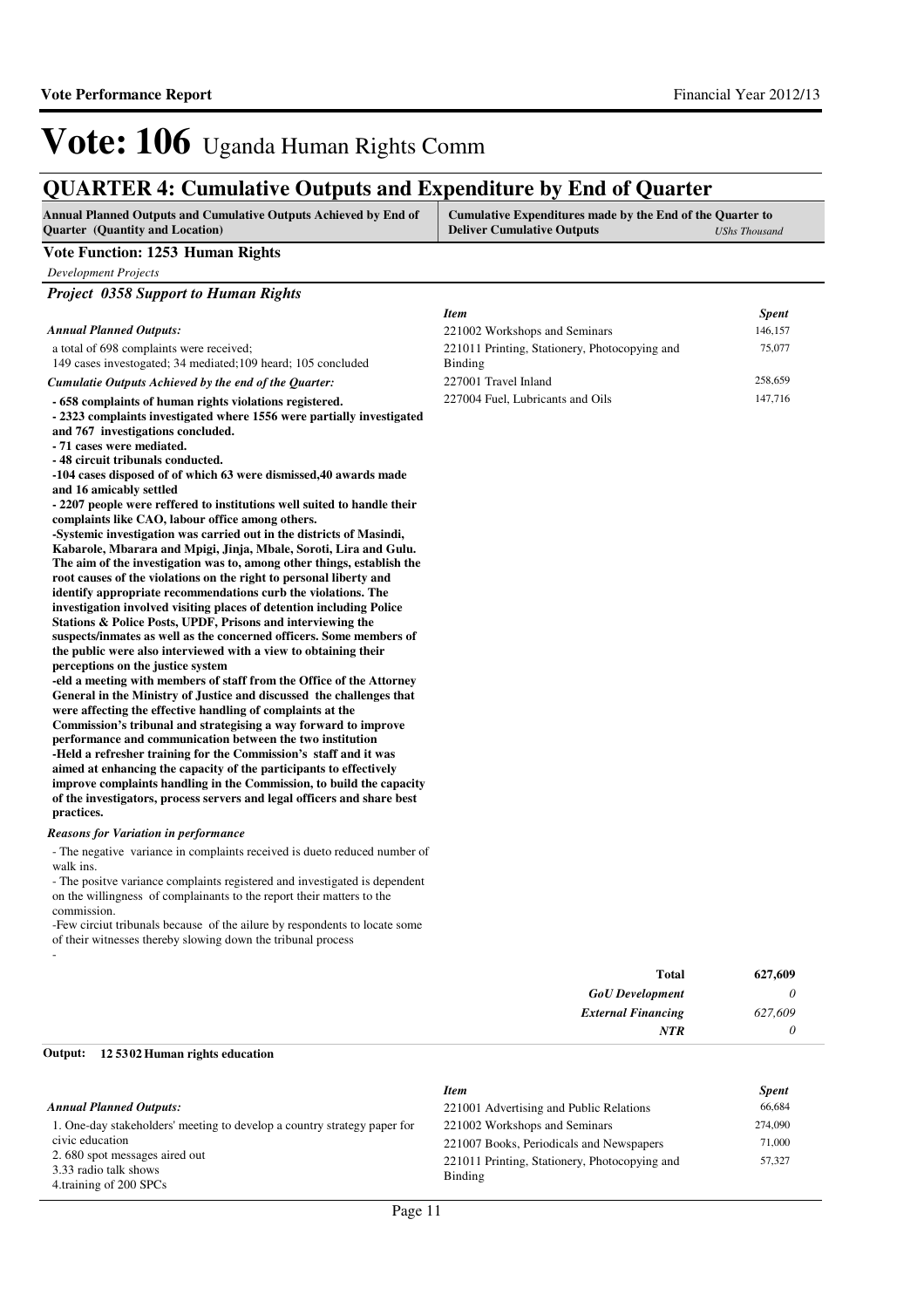### **QUARTER 4: Cumulative Outputs and Expenditure by End of Quarter**

| <b>Annual Planned Outputs and Cumulative Outputs Achieved by End of</b> | Cumulative Expenditures made by the End of the Quarter to |               |
|-------------------------------------------------------------------------|-----------------------------------------------------------|---------------|
| <b>Ouarter</b> (Quantity and Location)                                  | <b>Deliver Cumulative Outputs</b>                         | UShs Thousand |

#### **Vote Function: 1253 Human Rights**

*Development Projects*

#### *Project 0358 Support to Human Rights*

5.One "Issues magazine produced and 2,000 copies were printed. **- 96 radio talk shows conducted. - 1994 spot messages aired.** *Cumulatie Outputs Achieved by the end of the Quarter:* 225001 Consultancy Services- Short-term 30,000 227001 Travel Inland 77,000

**- 94 human rights barazas were held where 7583 males nad 4754 females were sensitized.**

**- 433 ASTU comprising of 409 males and 24 females were trained on techniques of adducing evidence in criminal cases, overview of the prohibition and prevention of torure Act 2012, right to life and use of reasonable force, protection personal liberty and rights of detainees, police professional code of conduct( functions of UPF, Management of violent crowds and conduct of police while on duty)**

**- Held 14 trainings and workshops for security agents and a total of 1337 were trained of which 1063 were males and 274 were females. - 14 secondary schools were sensitized on human rights where 568 students participated of which 297 were males and 271 females.**

**- Commemorated the UN day in support to Torture victims.**

#### *Reasons for Variation in performance*

-

- The positive variance in the number of baraza's conducted is due to good working relationship of the UHRC with the local leaders, district administration, some security agencies like the police among others who help in mobilising people.

| Total                     | 576,102 |
|---------------------------|---------|
| <b>GoU</b> Development    |         |
| <b>External Financing</b> | 576,102 |
| <b>NTR</b>                |         |

**12 5303 Monitoring compliance with human rights standards and treaties ratified by Uganda Output:**

|                                                                                              | <b>Item</b>                                              | <b>Spent</b> |
|----------------------------------------------------------------------------------------------|----------------------------------------------------------|--------------|
| <b>Annual Planned Outputs:</b>                                                               | 221001 Advertising and Public Relations                  | 2.643        |
| 3 bills reviewed (HIV/AIDs bill, POMB; Mental Health bill)                                   | 221002 Workshops and Seminars                            | 72.963       |
| 2. 292 detention facilies visted:<br>3. stakeholders' meeting on human rights and businesses | 221011 Printing, Stationery, Photocopying and<br>Binding | 61.427       |
| 4. commemorated the Internatiuonal human rights day and constitutional                       | 225001 Consultancy Services-Short-term                   | 118,024      |
| day                                                                                          | 227001 Travel Inland                                     | 68,675       |

#### *Cumulatie Outputs Achieved by the end of the Quarter:*

**- 1123 places of detention were inspected of which 674 were police posts, 237 police stations, 182 were prisons, 14 were millitary baracks, 8 were CPS, 3 were UPDF and 2 were children ramand homes. - 3 extrative sites monitered of which 1 was a marble site and 2 minnig sites.**

**-Uganda Human Rights Commission held a meeting to collect information for the 15th Annual Report.**

**- 2 meeting were held where presentations from the draft persons are made concerning the Annual report and suggestions were given to improve on the chapters and their structure and to also complete the unfinished chapters**

**-2 Human Rights Dialogue between JLOS Institutions and Uganda Human rights Commission and then between some selected institutions to track progress of the reccomandations in the 11th,12th,13th and 14th annual report.**

#### *Reasons for Variation in performance*

- A nositive variance in places of detention monitored is depedent to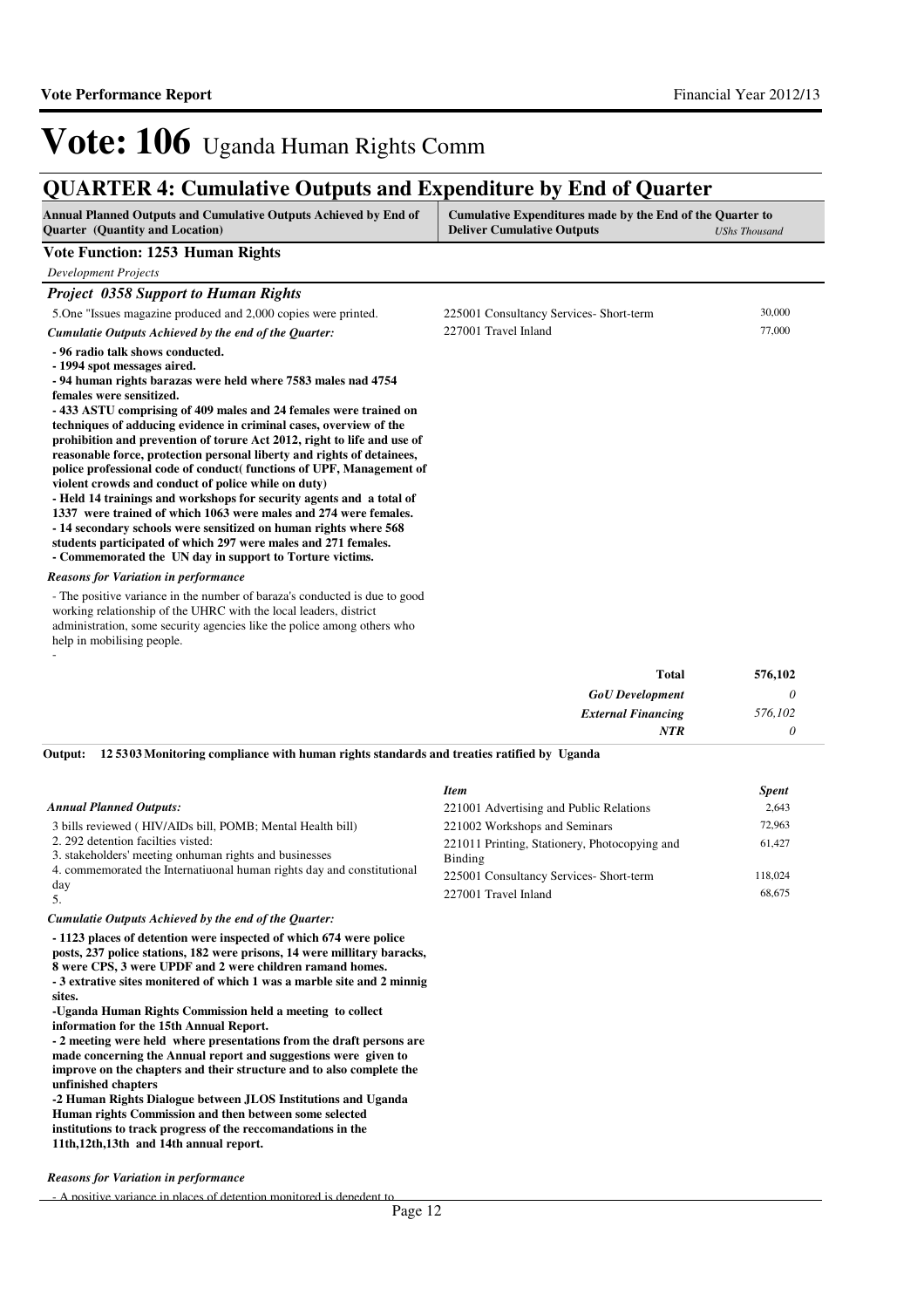### **QUARTER 4: Cumulative Outputs and Expenditure by End of Quarter**

| Annual Planned Outputs and Cumulative Outputs Achieved by End of | Cumulative Expenditures made by the End of the Quarter to |                      |
|------------------------------------------------------------------|-----------------------------------------------------------|----------------------|
| <b>Ouarter</b> (Quantity and Location)                           | <b>Deliver Cumulative Outputs</b>                         | <b>UShs Thousand</b> |

#### **Vote Function: 1253 Human Rights**

*Development Projects*

#### *Project 0358 Support to Human Rights*

availability of funds.

| 323,732 | <b>Total</b>              |
|---------|---------------------------|
|         | <b>GoU</b> Development    |
| 323,732 | <b>External Financing</b> |
|         | <b>NTR</b>                |
|         | $ -$<br>.                 |

#### **12 5304 Promotion of human rights based approach to development Output:**

|                                                                                                                                          | <b>Item</b>                                                     | <b>Spent</b> |
|------------------------------------------------------------------------------------------------------------------------------------------|-----------------------------------------------------------------|--------------|
| <b>Annual Planned Outputs:</b>                                                                                                           | 221002 Workshops and Seminars                                   | 85,500       |
| Assess the progress of enjoyment of the right to health in Uganda;<br>-Increased awareness of the public of the Rights Based Approach to | 221011 Printing, Stationery, Photocopying and<br><b>Binding</b> | 49,000       |
| Develipment:                                                                                                                             | 222002 Postage and Courier                                      | 500          |
| -Increased awareness of the rights of Vulnerable persons<br>- strict Dhuman rights desks made functional                                 | 227001 Travel Inland                                            | 65,000       |
| Cumulatio Qutpute Achieved by the end of the Quarter.                                                                                    |                                                                 |              |

**- In the aspect of right to health 425 health facilities were inspecteed of which 22 were hospitals, 60 HCIVs, 220 HCIIIs, 124 HC11s and 1 babies home.** *Cumulatie Outputs Achieved by the end of the Quarter:*

#### *Reasons for Variation in performance*

- Apositive variance in health units inspected is due to the availability of funds.

| 200,000 | <b>Total</b>              |
|---------|---------------------------|
|         | <b>GoU</b> Development    |
| 200,000 | <b>External Financing</b> |
|         | NTR                       |

#### **12 5305 Administration and support services Output:**

|                                                                                                                                                                                                                                                                                                                                                                                        | <b>Item</b>       | <b>Spent</b> |
|----------------------------------------------------------------------------------------------------------------------------------------------------------------------------------------------------------------------------------------------------------------------------------------------------------------------------------------------------------------------------------------|-------------------|--------------|
| <b>Annual Planned Outputs:</b>                                                                                                                                                                                                                                                                                                                                                         | 211103 Allowances | 151,315      |
| 17 experts recruited and deployed for the PBP;<br>6 contract staff recruited;<br>25 staff inducted;<br>13 positions filled;<br>39 volunteer appointments renewed;<br>10 staff confirmed:<br>57 HROs trained;<br>25 volunteers trained;<br>Needs assessment exercise carried out in 3 regions;<br>all staff salaries and allowances paid<br>goods and services procured and maintained. |                   |              |
| Cumulatie Outputs Achieved by the end of the Quarter:                                                                                                                                                                                                                                                                                                                                  |                   |              |
| -Volunteer allowances paid;<br>-Goods and services procured;<br>-Monthly Telecommunications charges paid<br>-Monthly Electricity bills paid<br>- Monthly Water bills Paid;<br>-Equipment and machinery maintained                                                                                                                                                                      |                   |              |
| <b>Reasons for Variation in performance</b><br>- All the activities were implemented as planned due the availability of<br>funds.                                                                                                                                                                                                                                                      |                   |              |

| <b>Total</b><br>151,315 |  |
|-------------------------|--|
| <b>GoU</b> Development  |  |
|                         |  |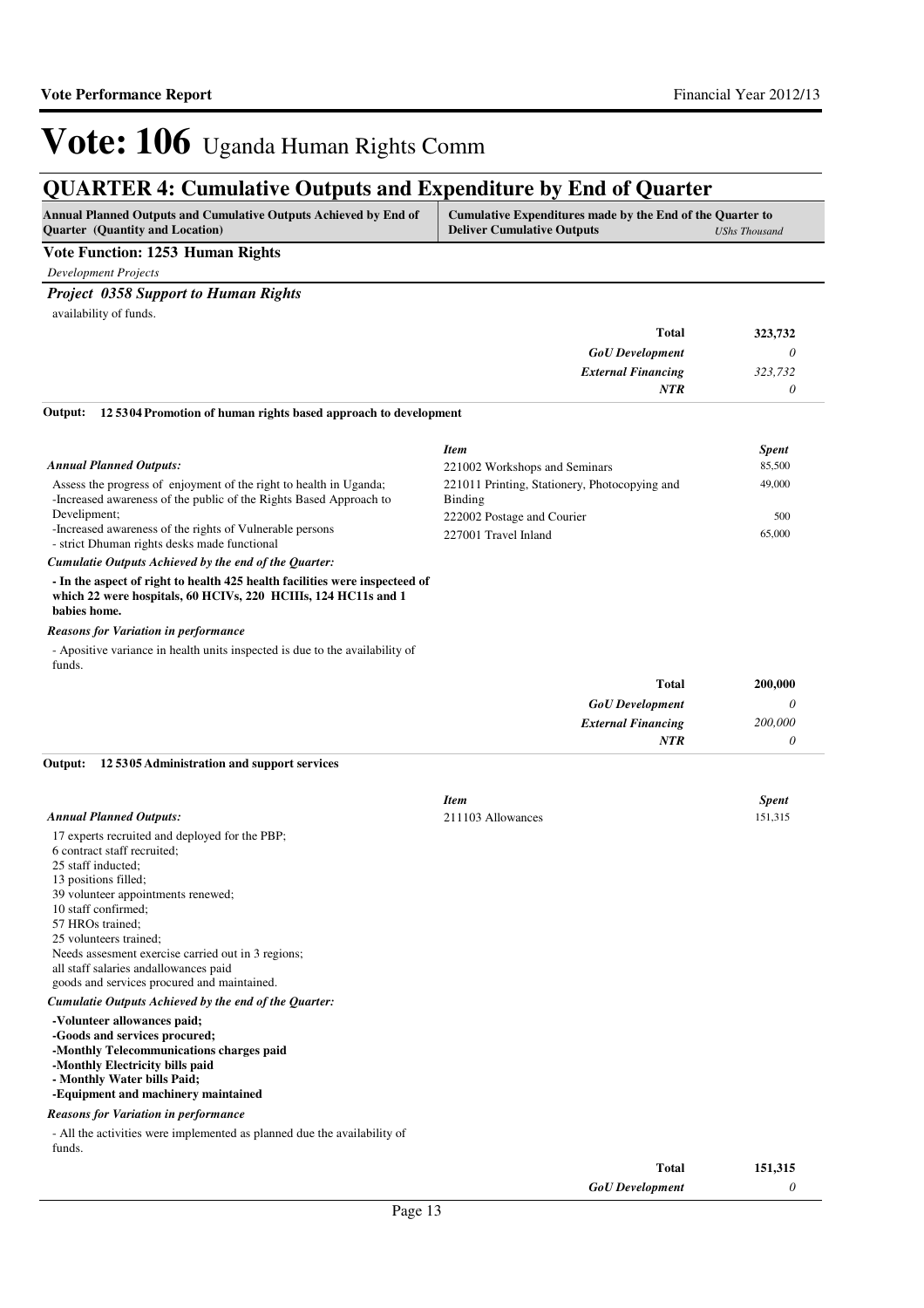## **QUARTER 4: Cumulative Outputs and Expenditure by End of Quarter**

| Annual Planned Outputs and Cumulative Outputs Achieved by End of<br>Quarter (Quantity and Location)                                                                                                                                                                                                                                                                                                                                                                                                      | Cumulative Expenditures made by the End of the Quarter to<br><b>Deliver Cumulative Outputs</b> |                           | <b>UShs Thousand</b> |
|----------------------------------------------------------------------------------------------------------------------------------------------------------------------------------------------------------------------------------------------------------------------------------------------------------------------------------------------------------------------------------------------------------------------------------------------------------------------------------------------------------|------------------------------------------------------------------------------------------------|---------------------------|----------------------|
| Vote Function: 1253 Human Rights                                                                                                                                                                                                                                                                                                                                                                                                                                                                         |                                                                                                |                           |                      |
| <b>Development Projects</b>                                                                                                                                                                                                                                                                                                                                                                                                                                                                              |                                                                                                |                           |                      |
| <b>Project 0358 Support to Human Rights</b>                                                                                                                                                                                                                                                                                                                                                                                                                                                              |                                                                                                |                           |                      |
|                                                                                                                                                                                                                                                                                                                                                                                                                                                                                                          |                                                                                                | <b>External Financing</b> | 151,315              |
|                                                                                                                                                                                                                                                                                                                                                                                                                                                                                                          |                                                                                                | <b>NTR</b>                | 0                    |
| 125308 Enhanced planning, program coordination, monitoring and evaluation.<br>Output:                                                                                                                                                                                                                                                                                                                                                                                                                    |                                                                                                |                           |                      |
|                                                                                                                                                                                                                                                                                                                                                                                                                                                                                                          | <b>Item</b>                                                                                    |                           | <b>Spent</b>         |
| <b>Annual Planned Outputs:</b>                                                                                                                                                                                                                                                                                                                                                                                                                                                                           | 227001 Travel Inland                                                                           |                           | 7,976                |
| -Visit transit camps;                                                                                                                                                                                                                                                                                                                                                                                                                                                                                    |                                                                                                |                           |                      |
| Cumulatie Outputs Achieved by the end of the Quarter:                                                                                                                                                                                                                                                                                                                                                                                                                                                    |                                                                                                |                           |                      |
| UHRC made follow-ups on complaints that had been referred to<br>other institutions. Some of the institutions that were visited included<br>Refugee law project, KCCA Labour Office. Legal Aid Clinic- Uganda<br>Law Society, FIDA-Uganda and Platform for Labour Action It was<br>observed, among other things, that some of the institutions did not<br>keep track of matters that had been referred by the Commission and it<br>was therefore not possible for feedback on steps taken to be obtained. |                                                                                                |                           |                      |
| <b>Reasons for Variation in performance</b>                                                                                                                                                                                                                                                                                                                                                                                                                                                              |                                                                                                |                           |                      |
| N/A                                                                                                                                                                                                                                                                                                                                                                                                                                                                                                      |                                                                                                |                           |                      |
|                                                                                                                                                                                                                                                                                                                                                                                                                                                                                                          |                                                                                                | <b>Total</b>              | 7,976                |
|                                                                                                                                                                                                                                                                                                                                                                                                                                                                                                          |                                                                                                | <b>GoU</b> Development    | $\theta$             |
|                                                                                                                                                                                                                                                                                                                                                                                                                                                                                                          |                                                                                                | <b>External Financing</b> | 7,976                |
|                                                                                                                                                                                                                                                                                                                                                                                                                                                                                                          |                                                                                                | <b>NTR</b>                | 0                    |
|                                                                                                                                                                                                                                                                                                                                                                                                                                                                                                          |                                                                                                | <b>GRAND TOTAL</b>        | 9,872,170            |
|                                                                                                                                                                                                                                                                                                                                                                                                                                                                                                          |                                                                                                | <b>Wage Recurrent</b>     | 1,968,967            |
|                                                                                                                                                                                                                                                                                                                                                                                                                                                                                                          |                                                                                                | <b>Non Wage Recurrent</b> | 5,695,435            |
|                                                                                                                                                                                                                                                                                                                                                                                                                                                                                                          |                                                                                                | <b>GoU</b> Development    | 321,034              |
|                                                                                                                                                                                                                                                                                                                                                                                                                                                                                                          |                                                                                                |                           |                      |
|                                                                                                                                                                                                                                                                                                                                                                                                                                                                                                          |                                                                                                | <b>External Financing</b> | 1,886,733            |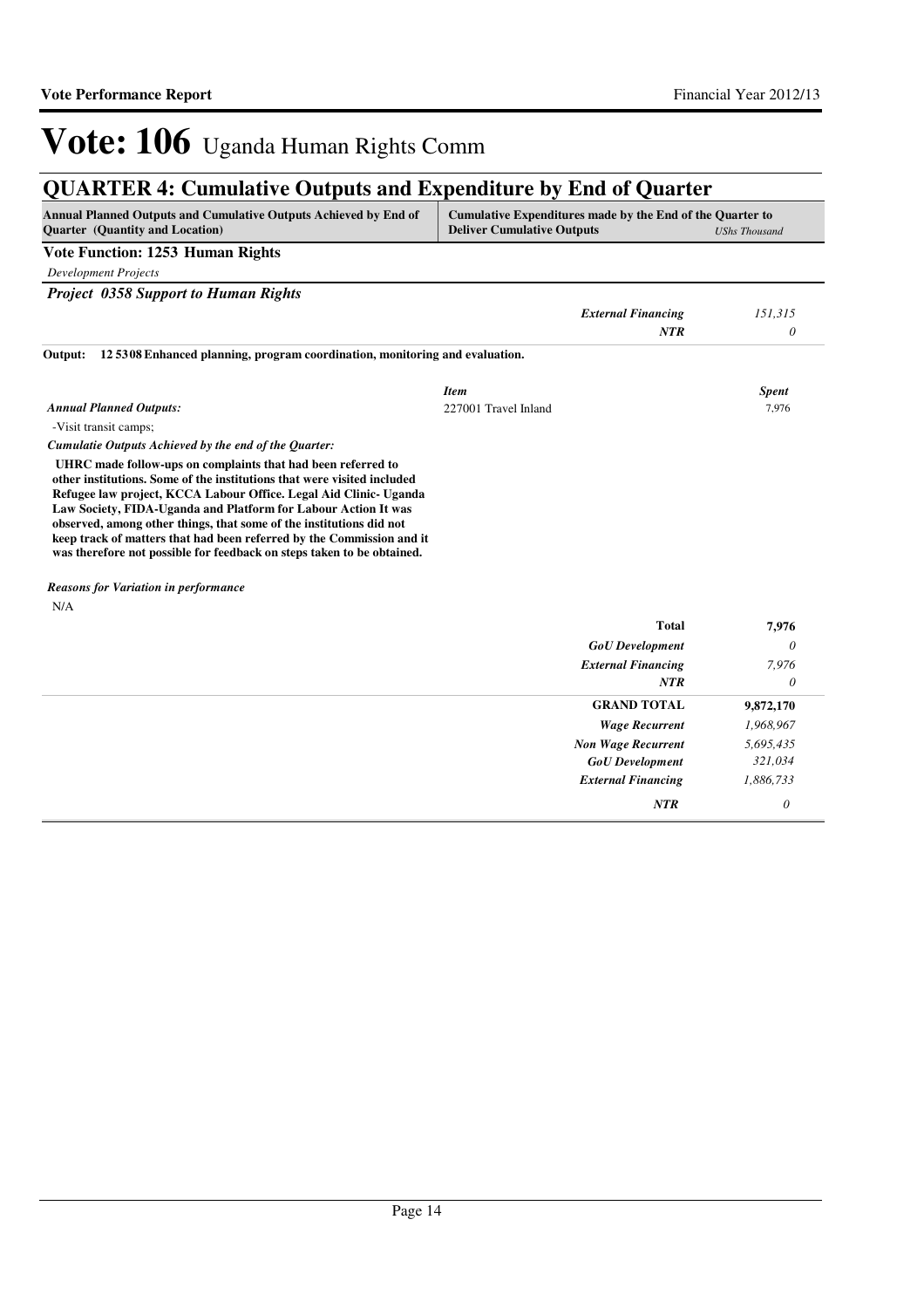### **QUARTER 4: Outputs and Expenditure in Quarter**

| OCANTER 7. Outputs and Expenditure in Quarter                                                                                                                                                                                                                                                                                                                     |                                                                |                      |
|-------------------------------------------------------------------------------------------------------------------------------------------------------------------------------------------------------------------------------------------------------------------------------------------------------------------------------------------------------------------|----------------------------------------------------------------|----------------------|
| <b>Planned and Actual Outputs in Quarter</b><br>(Quantity and Location)                                                                                                                                                                                                                                                                                           | <b>Expenditures incurred in the Quarter to deliver outputs</b> | <b>UShs Thousand</b> |
| Vote Function: 1253 Human Rights                                                                                                                                                                                                                                                                                                                                  |                                                                |                      |
| <b>Recurrent Programmes</b>                                                                                                                                                                                                                                                                                                                                       |                                                                |                      |
| <b>Programme 01 Statutory</b>                                                                                                                                                                                                                                                                                                                                     |                                                                |                      |
| <b>Outputs Provided</b>                                                                                                                                                                                                                                                                                                                                           |                                                                |                      |
| Output: 12 5302 Human rights education                                                                                                                                                                                                                                                                                                                            |                                                                |                      |
|                                                                                                                                                                                                                                                                                                                                                                   | <b>Item</b>                                                    | <b>Spent</b>         |
| <b>Outputs Planned in Quarter:</b>                                                                                                                                                                                                                                                                                                                                | 221007 Books, Periodicals and Newspapers                       | 23,994               |
| N/A                                                                                                                                                                                                                                                                                                                                                               | 221017 Subscriptions                                           | 6.630                |
| <b>Actual Outputs Achieved in Quarter:</b>                                                                                                                                                                                                                                                                                                                        | 227001 Travel Inland                                           | 1,265                |
| -Bought 69 text books<br>-Offered technical support to all the 7 regional libraries<br>-Paid annual subscription to<br>For Gazettes, Bills, acts<br>-Paid for 2 journals<br>-246 people made use the library of which 73 were Students, 106 were<br>Researchers , 63 were Lawyers and<br><b>4 were Journalists</b><br><b>Reasons for Variation in performance</b> |                                                                |                      |

- Less books were bought and acquired in the library due to high prices of the books

#### **12 5305 Administration and support services Output:**

|                                                                                                                                            | <b>Item</b>                                               | <b>Spent</b> |
|--------------------------------------------------------------------------------------------------------------------------------------------|-----------------------------------------------------------|--------------|
| <b>Outputs Planned in Ouarter:</b>                                                                                                         | 211103 Allowances                                         | 344,798      |
| -To enhance the human resource capacity,                                                                                                   | 211104 Statutory salaries                                 | 508,123      |
| -Pay all monthly staff costs,                                                                                                              | 212101 Social Security Contributions (NSSF)               | 152,936      |
| -Carry out human resource development,                                                                                                     | 213001 Medical Expenses (To Employees)                    | 78,975       |
| Procure goods and services for operations,<br>-Develop an effective ICT system at head office<br>-Enhance the Commission's corporate image | 213002 Incapacity, death benefits and funeral<br>expenses | 750          |
| -Enhance the commission's outreach services,                                                                                               | 213004 Gratuity Payments                                  | 318,467      |
| <b>Actual Outputs Achieved in Quarter:</b>                                                                                                 | 221001 Advertising and Public Relations                   | 16,321       |
| -All monthly staff costs piad                                                                                                              | 221002 Workshops and Seminars                             | 510          |
| - Goods and Services for operations procured                                                                                               | 221003 Staff Training                                     | 70,981       |
| <b>Reasons for Variation in performance</b>                                                                                                | 221004 Recruitment Expenses                               | 7,388        |
| N/A                                                                                                                                        | 221007 Books, Periodicals and Newspapers                  | 14,534       |
|                                                                                                                                            | 221008 Computer Supplies and IT Services                  | 2,037        |
|                                                                                                                                            | 221009 Welfare and Entertainment                          | 7,498        |
|                                                                                                                                            | 221011 Printing, Stationery, Photocopying and<br>Binding  | 64,557       |
|                                                                                                                                            | 221012 Small Office Equipment                             | 1,190        |
|                                                                                                                                            | 221016 IFMS Recurrent Costs                               | 15,000       |
|                                                                                                                                            | 221017 Subscriptions                                      | 8,250        |
|                                                                                                                                            | 222001 Telecommunications                                 | 21,100       |
|                                                                                                                                            | 222002 Postage and Courier                                | 2,566        |
|                                                                                                                                            | 222003 Information and Communications                     | 31,879       |
|                                                                                                                                            | Technology                                                |              |
|                                                                                                                                            | 223002 Rates                                              | 120,587      |
|                                                                                                                                            | 223004 Guard and Security services                        | 26,172       |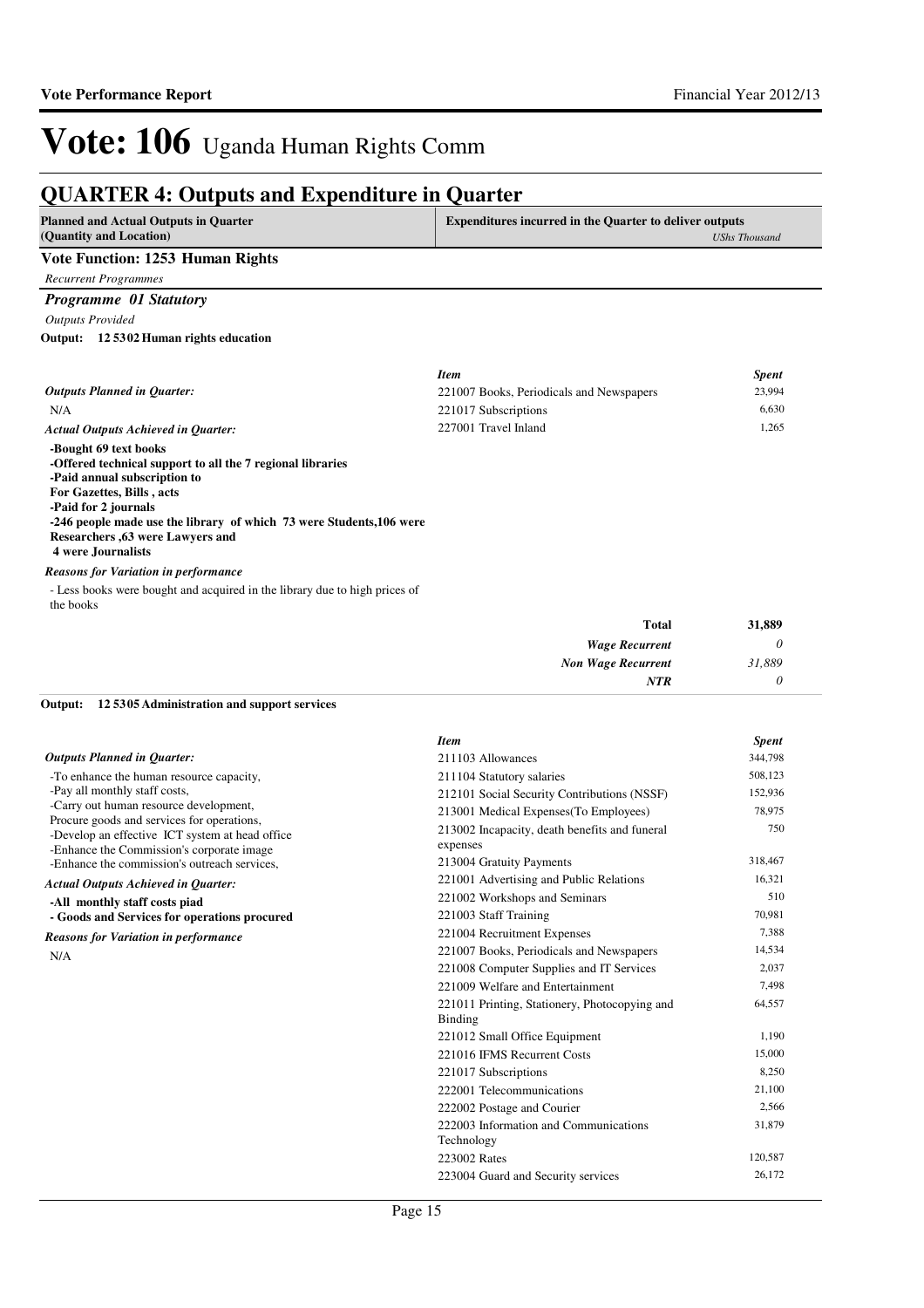## **QUARTER 4: Outputs and Expenditure in Quarter**

| <b>Planned and Actual Outputs in Quarter</b> |                                             | <b>Expenditures incurred in the Quarter to deliver outputs</b> |  |
|----------------------------------------------|---------------------------------------------|----------------------------------------------------------------|--|
| (Quantity and Location)                      |                                             | <b>UShs Thousand</b>                                           |  |
| <b>Vote Function: 1253 Human Rights</b>      |                                             |                                                                |  |
| <b>Recurrent Programmes</b>                  |                                             |                                                                |  |
| Programme 01 Statutory                       |                                             |                                                                |  |
|                                              | 223005 Electricity                          | 9,143                                                          |  |
|                                              | 223006 Water                                | 3,902                                                          |  |
|                                              | 224002 General Supply of Goods and Services | 16,003                                                         |  |
|                                              | 227001 Travel Inland                        | 99,564                                                         |  |
|                                              | 227002 Travel Abroad                        | 41,715                                                         |  |
|                                              | 227004 Fuel, Lubricants and Oils            | 63,269                                                         |  |
|                                              | 228001 Maintenance - Civil                  | 7,271                                                          |  |
|                                              | 228002 Maintenance - Vehicles               | 116,460                                                        |  |
|                                              | 228003 Maintenance Machinery, Equipment and | 15,211                                                         |  |
|                                              | Furniture                                   |                                                                |  |
|                                              | <b>Total</b>                                | 2,187,157                                                      |  |
|                                              | <b>Wage Recurrent</b>                       | 508,123                                                        |  |
|                                              | <b>Non Wage Recurrent</b>                   | 1,679,034                                                      |  |
|                                              | <b>NTR</b>                                  | 0                                                              |  |

*Development Projects*

#### *Project 0358 Support to Human Rights*

*Capital Purchases*

**12 5375 Purchase of Motor Vehicles and Other Transport Equipment Output:**

| <b>Outputs Planned in Ouarter:</b>                 |
|----------------------------------------------------|
| 2 motorvehicle procured                            |
| <b>Actual Outputs Achieved in Ouarter:</b>         |
| no vehicle procured                                |
| <b>Reasons for Variation in performance</b><br>n/a |
|                                                    |

| <b>Total</b>              | о |
|---------------------------|---|
| <b>GoU</b> Development    |   |
| <b>External Financing</b> |   |
| <b>NTR</b>                |   |

| Output: 125376 Purchase of Office and ICT Equipment, including Software |  |  |
|-------------------------------------------------------------------------|--|--|

|                                                                                                                                                                                                                                                                                                                                                                                              | <b>Item</b>                    | <b>Spent</b> |
|----------------------------------------------------------------------------------------------------------------------------------------------------------------------------------------------------------------------------------------------------------------------------------------------------------------------------------------------------------------------------------------------|--------------------------------|--------------|
| <b>Outputs Planned in Quarter:</b>                                                                                                                                                                                                                                                                                                                                                           | 231005 Machinery and Equipment | 34,843       |
| N/A                                                                                                                                                                                                                                                                                                                                                                                          |                                |              |
| <b>Actual Outputs Achieved in Quarter:</b>                                                                                                                                                                                                                                                                                                                                                   |                                |              |
| 5 computers sets bought for Head office<br>2 scanners bought at head offcie<br>2 photocopiers bought for Moroto and headoffice<br>17 UPS bought for Head offcie and Central office<br>2 Laptops bought for headoffcie<br>6 printers bought for headoffice<br>4 LCD projectors bought<br>1 television set bought for head office<br>160 Huwaei phones bought for staff internal communication |                                |              |
| <b>Reasons for Variation in performance</b>                                                                                                                                                                                                                                                                                                                                                  |                                |              |
| no variation                                                                                                                                                                                                                                                                                                                                                                                 |                                |              |
|                                                                                                                                                                                                                                                                                                                                                                                              | <b>Total</b>                   | 34,843       |
|                                                                                                                                                                                                                                                                                                                                                                                              | <b>GoU</b> Development         | 34,843       |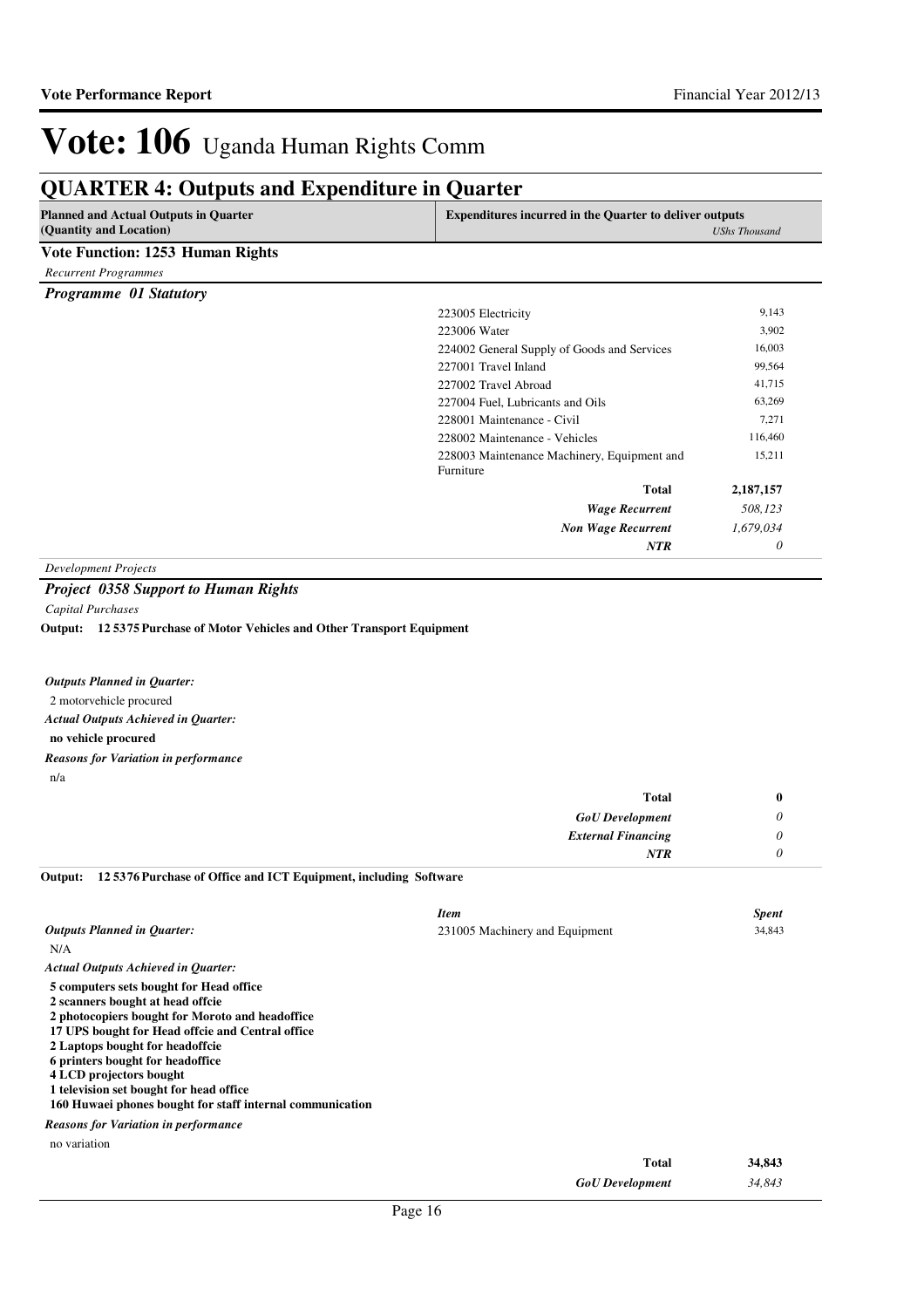| <b>QUARTER 4: Outputs and Expenditure in Quarter</b>                                                                                                                              |                                                                |                      |
|-----------------------------------------------------------------------------------------------------------------------------------------------------------------------------------|----------------------------------------------------------------|----------------------|
| <b>Planned and Actual Outputs in Quarter</b><br>(Quantity and Location)                                                                                                           | <b>Expenditures incurred in the Quarter to deliver outputs</b> | <b>UShs Thousand</b> |
| <b>Vote Function: 1253 Human Rights</b>                                                                                                                                           |                                                                |                      |
| <b>Development Projects</b>                                                                                                                                                       |                                                                |                      |
| <b>Project 0358 Support to Human Rights</b>                                                                                                                                       |                                                                |                      |
|                                                                                                                                                                                   | <b>External Financing</b>                                      | 0                    |
|                                                                                                                                                                                   | <b>NTR</b>                                                     | 0                    |
| 12 5377 Purchase of Specialised Machinery & Equipment<br>Output:                                                                                                                  |                                                                |                      |
|                                                                                                                                                                                   | <b>Item</b>                                                    | <b>Spent</b>         |
| <b>Outputs Planned in Quarter:</b>                                                                                                                                                | 231005 Machinery and Equipment                                 | 17,575               |
| N/A                                                                                                                                                                               |                                                                |                      |
| <b>Actual Outputs Achieved in Quarter:</b>                                                                                                                                        |                                                                |                      |
| No activity implemented                                                                                                                                                           |                                                                |                      |
| <b>Reasons for Variation in performance</b>                                                                                                                                       |                                                                |                      |
| N/a                                                                                                                                                                               |                                                                |                      |
|                                                                                                                                                                                   | <b>Total</b>                                                   | 17,575               |
|                                                                                                                                                                                   | <b>GoU</b> Development                                         | 17,575               |
|                                                                                                                                                                                   | <b>External Financing</b>                                      | $\theta$             |
|                                                                                                                                                                                   | <b>NTR</b>                                                     | $\theta$             |
| Output:<br>125378 Purchase of Office and Residential Furniture and Fittings                                                                                                       |                                                                |                      |
|                                                                                                                                                                                   | <b>Item</b>                                                    | <b>Spent</b>         |
| <b>Outputs Planned in Quarter:</b><br>N/A                                                                                                                                         | 231006 Furniture and Fixtures                                  | 267,417              |
| <b>Actual Outputs Achieved in Quarter:</b>                                                                                                                                        |                                                                |                      |
| 7 office cabinets bought for headoffcie<br>15 Office desks bought for head office<br>5 low back chairs bought for head office<br>8 executive tables bought for head office        |                                                                |                      |
| <b>Reasons for Variation in performance</b>                                                                                                                                       |                                                                |                      |
| A positive variance of all funiture especially at the headoffice was because<br>of funds provided by MoFPED and also due to the fact that Head office<br>has new office premises. |                                                                |                      |
|                                                                                                                                                                                   | <b>Total</b>                                                   | 267,417              |
|                                                                                                                                                                                   | <b>GoU</b> Development                                         | 267,417              |
|                                                                                                                                                                                   | <b>External Financing</b>                                      | 0                    |
|                                                                                                                                                                                   | <b>NTR</b>                                                     | 0                    |
| <b>Outputs Provided</b>                                                                                                                                                           |                                                                |                      |
| Output: 12 5301 Investigation and resolution of Complaints                                                                                                                        |                                                                |                      |
|                                                                                                                                                                                   | <b>Item</b>                                                    | <b>Spent</b>         |

|                                               | $\overline{\phantom{a}}$                    |
|-----------------------------------------------|---------------------------------------------|
| 221002 Workshops and Seminars                 | 53,000                                      |
| 221011 Printing, Stationery, Photocopying and | 60,000                                      |
|                                               |                                             |
| 227001 Travel Inland                          | 200,400                                     |
|                                               | 147,716                                     |
|                                               |                                             |
|                                               |                                             |
|                                               |                                             |
|                                               |                                             |
|                                               |                                             |
|                                               |                                             |
|                                               |                                             |
|                                               |                                             |
|                                               | Binding<br>227004 Fuel. Lubricants and Oils |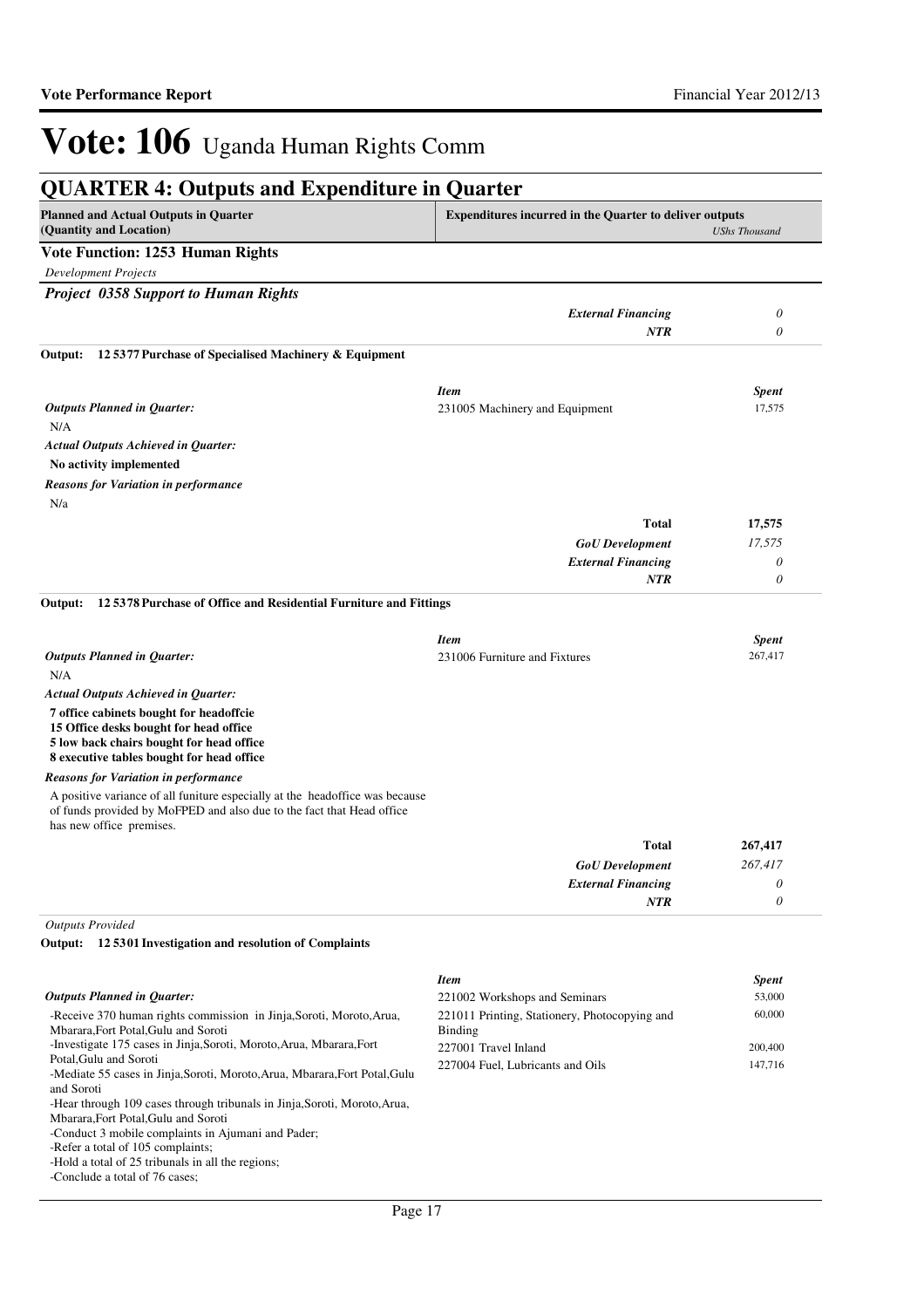*0*

*NTR*

# Vote: 106 Uganda Human Rights Comm

### **QUARTER 4: Outputs and Expenditure in Quarter**

| <b>Planned and Actual Outputs in Quarter</b><br>(Quantity and Location)                                                                                                                                                                                                                                                                                                                                                                                                                                                                                                                                                                                                                                                                                                                                                                                                                                                                                                                                                                                     | <b>Expenditures incurred in the Quarter to deliver outputs</b> | <b>UShs Thousand</b> |
|-------------------------------------------------------------------------------------------------------------------------------------------------------------------------------------------------------------------------------------------------------------------------------------------------------------------------------------------------------------------------------------------------------------------------------------------------------------------------------------------------------------------------------------------------------------------------------------------------------------------------------------------------------------------------------------------------------------------------------------------------------------------------------------------------------------------------------------------------------------------------------------------------------------------------------------------------------------------------------------------------------------------------------------------------------------|----------------------------------------------------------------|----------------------|
| <b>Vote Function: 1253 Human Rights</b>                                                                                                                                                                                                                                                                                                                                                                                                                                                                                                                                                                                                                                                                                                                                                                                                                                                                                                                                                                                                                     |                                                                |                      |
| <b>Development Projects</b>                                                                                                                                                                                                                                                                                                                                                                                                                                                                                                                                                                                                                                                                                                                                                                                                                                                                                                                                                                                                                                 |                                                                |                      |
| <b>Project 0358 Support to Human Rights</b>                                                                                                                                                                                                                                                                                                                                                                                                                                                                                                                                                                                                                                                                                                                                                                                                                                                                                                                                                                                                                 |                                                                |                      |
| -Monitor the complaints handling process in all the regions;<br>-Follow up referrals with JLOS and other institutions;<br>-Follow up compensation awards with the responsible ministry                                                                                                                                                                                                                                                                                                                                                                                                                                                                                                                                                                                                                                                                                                                                                                                                                                                                      |                                                                |                      |
| <b>Actual Outputs Achieved in Ouarter:</b>                                                                                                                                                                                                                                                                                                                                                                                                                                                                                                                                                                                                                                                                                                                                                                                                                                                                                                                                                                                                                  |                                                                |                      |
| 183 alleged human rights violations were registered of which 125<br>were male and 58 female<br>- Investigated 822 cases of which 672 were partially investigated and<br>246 were fully investigated.<br>- 36 cases were mediated.<br>- 28 circuit tribunals conducted<br>-43 were disposed of of which 2 were amicably settled, 19 awards<br>were made and 22 dismissed<br>-Systemic investigation was carried out in the districts of Masindi,<br>Kabarole, Mbarara and Mpigi, Jinja, Mbale, Soroti, Lira and Gulu.<br>The aim of the investigation was to, among other things, establish the<br>root causes of the violations on the right to personal liberty and<br>identify appropriate recommendations curb the violations. The<br>investigation involved visiting places of detention including Police<br>Stations & Police Posts, UPDF, Prisons and interviewing the<br>suspects/inmates as well as the concerned officers. Some members of<br>the public were also interviewed with a view to obtaining their<br>perceptions on the justice system |                                                                |                      |
| <b>Reasons for Variation in performance</b>                                                                                                                                                                                                                                                                                                                                                                                                                                                                                                                                                                                                                                                                                                                                                                                                                                                                                                                                                                                                                 |                                                                |                      |
| - The negative variance in complaints received is due to reduced number<br>of walk ins.<br>- The positve variance complaints registered and investigated is dependent<br>on the willingness of complainants to the report their matters to the<br>commission.<br>-Few circiut tribunals because of the ailure by respondents to locate some<br>of their witnesses thereby slowing down the tribunal process                                                                                                                                                                                                                                                                                                                                                                                                                                                                                                                                                                                                                                                 |                                                                |                      |
|                                                                                                                                                                                                                                                                                                                                                                                                                                                                                                                                                                                                                                                                                                                                                                                                                                                                                                                                                                                                                                                             | Total                                                          | 461,116              |
|                                                                                                                                                                                                                                                                                                                                                                                                                                                                                                                                                                                                                                                                                                                                                                                                                                                                                                                                                                                                                                                             | <b>GoU</b> Development                                         | 0                    |
|                                                                                                                                                                                                                                                                                                                                                                                                                                                                                                                                                                                                                                                                                                                                                                                                                                                                                                                                                                                                                                                             | <b>External Financing</b>                                      | 461,116              |

#### **12 5302 Human rights education Output:**

|                                                                                                                                                                                                                                                                                                                                                                                                                                                                                                                                                                                                                                                                     | <b>Item</b>                                                                                                                                                                                              | <b>Spent</b>                                      |
|---------------------------------------------------------------------------------------------------------------------------------------------------------------------------------------------------------------------------------------------------------------------------------------------------------------------------------------------------------------------------------------------------------------------------------------------------------------------------------------------------------------------------------------------------------------------------------------------------------------------------------------------------------------------|----------------------------------------------------------------------------------------------------------------------------------------------------------------------------------------------------------|---------------------------------------------------|
| <b>Outputs Planned in Quarter:</b>                                                                                                                                                                                                                                                                                                                                                                                                                                                                                                                                                                                                                                  | 221001 Advertising and Public Relations                                                                                                                                                                  | $\Omega$                                          |
| -Sensitise a total of 500 SPCs in the districts of Manafwa and Kisoro.<br>-15 Radio and Tytalkshows:<br>-Essential books procured for<br>-Produce and diseminate UHRC publications;<br>-Research reports produced and recommendations made;<br>-Media briefs and meetings held:<br>Training of Prison officers;<br>-Commemoration of the Constitution day 2010;<br>-Sensitise 60 Secondary school teachers in Central region;<br>-Inspect 4 business enterprises in the districts of Kampala and Wakiso to<br>establish the level of respect for human rights;<br>-Monitor Human rights desks and give support to VAGS;<br>-Air 1,000 spot messages on human rights | 221002 Workshops and Seminars<br>221007 Books, Periodicals and Newspapers<br>221011 Printing, Stationery, Photocopying and<br>Binding<br>225001 Consultancy Services- Short-term<br>227001 Travel Inland | 100,000<br>71,000<br>$\Omega$<br>30,000<br>77,000 |
| <b>Actual Outputs Achieved in Ouarter:</b>                                                                                                                                                                                                                                                                                                                                                                                                                                                                                                                                                                                                                          |                                                                                                                                                                                                          |                                                   |

#### **- Held 6 trainings and workshops for security agents and a total of**

### **822 were trained of which 682 were males and 140 were females.**

### **- 63 radio talk shows conducted.**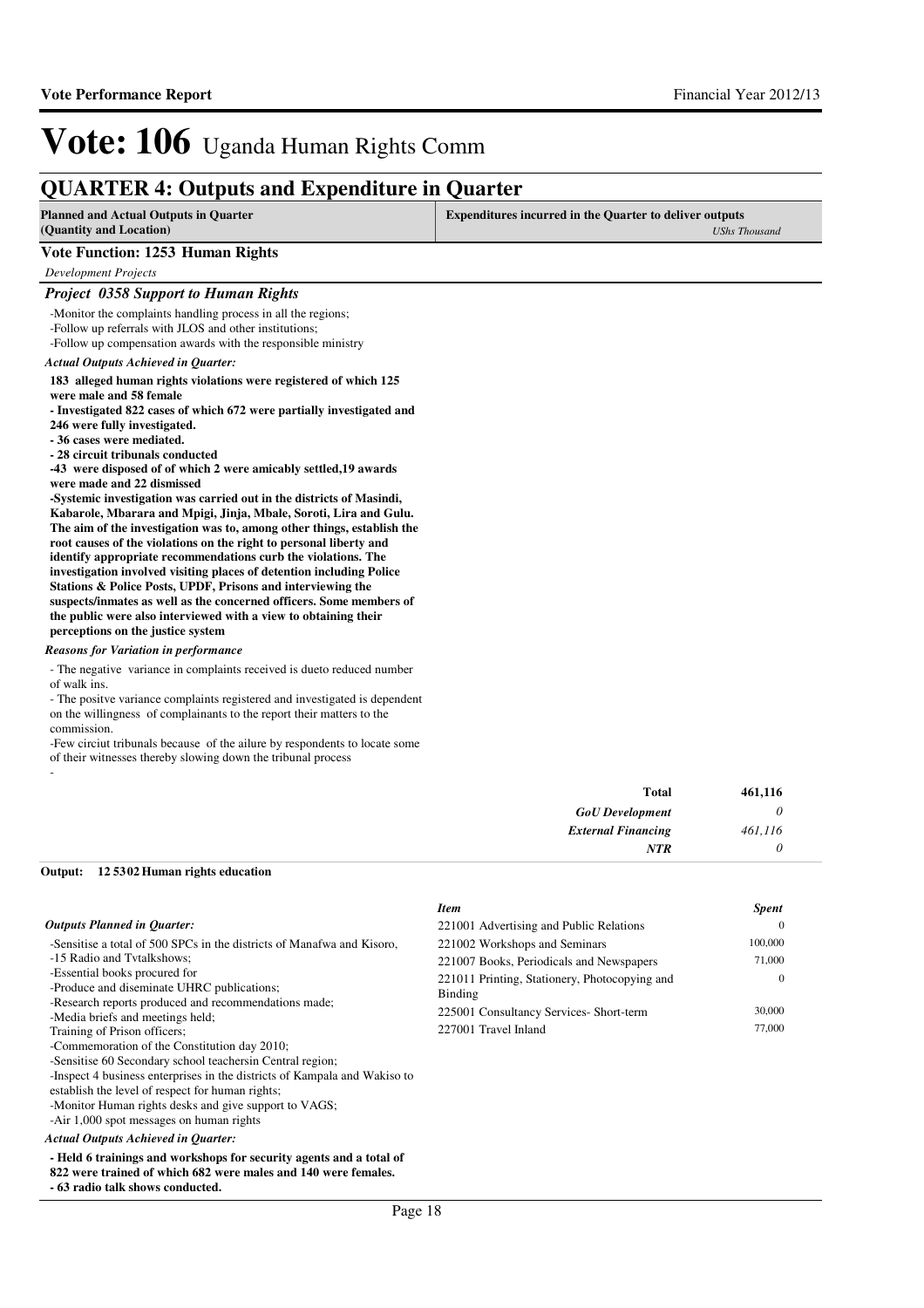## **QUARTER 4: Outputs and Expenditure in Quarter**

| <b>Planned and Actual Outputs in Quarter</b><br>(Quantity and Location)                                                                                                                                                                                                                                                                                                                                                                                                                                                                                                                                                                                                                                                                                                                                                                             | <b>Expenditures incurred in the Quarter to deliver outputs</b>           | <b>UShs Thousand</b>       |
|-----------------------------------------------------------------------------------------------------------------------------------------------------------------------------------------------------------------------------------------------------------------------------------------------------------------------------------------------------------------------------------------------------------------------------------------------------------------------------------------------------------------------------------------------------------------------------------------------------------------------------------------------------------------------------------------------------------------------------------------------------------------------------------------------------------------------------------------------------|--------------------------------------------------------------------------|----------------------------|
| <b>Vote Function: 1253 Human Rights</b>                                                                                                                                                                                                                                                                                                                                                                                                                                                                                                                                                                                                                                                                                                                                                                                                             |                                                                          |                            |
| Development Projects                                                                                                                                                                                                                                                                                                                                                                                                                                                                                                                                                                                                                                                                                                                                                                                                                                |                                                                          |                            |
| <b>Project 0358 Support to Human Rights</b>                                                                                                                                                                                                                                                                                                                                                                                                                                                                                                                                                                                                                                                                                                                                                                                                         |                                                                          |                            |
| - 1748 spot messages aired<br>- 55 human rights barazas conducted.<br>-367 ASTU comprising of 342 males and 21 females were trained on<br>techniques of adducing evidence in criminal cases, overview of the<br>prohibition and prevention of torure Act 2012, right to life and use of<br>reasonable force, protection personal liberty and rights of detainees,<br>police professional code of conduct( functions of UPF, Management of<br>violent crowds and conduct of police while on duty)<br>-Held 6 trainings and workshops for security agents and a total of<br>822 were trained of which 682 were males and 140 were females.<br>- 14 Secondary schools were trained on human rights issues where 568<br>students participated of which 297 were males and 271 were females.<br>- Commemorated the UN day in support to Torture victims. |                                                                          |                            |
| <b>Reasons for Variation in performance</b>                                                                                                                                                                                                                                                                                                                                                                                                                                                                                                                                                                                                                                                                                                                                                                                                         |                                                                          |                            |
| - The positive variance in the number of baraza's conducted is due to good<br>working relationship of the UHRC with the local leaders, district<br>administration, some security agencies like the police among others who<br>help in mobilising people.                                                                                                                                                                                                                                                                                                                                                                                                                                                                                                                                                                                            |                                                                          |                            |
|                                                                                                                                                                                                                                                                                                                                                                                                                                                                                                                                                                                                                                                                                                                                                                                                                                                     | <b>Total</b>                                                             | 278,000                    |
|                                                                                                                                                                                                                                                                                                                                                                                                                                                                                                                                                                                                                                                                                                                                                                                                                                                     | <b>GoU</b> Development                                                   | 0                          |
|                                                                                                                                                                                                                                                                                                                                                                                                                                                                                                                                                                                                                                                                                                                                                                                                                                                     | <b>External Financing</b>                                                | 278,000                    |
|                                                                                                                                                                                                                                                                                                                                                                                                                                                                                                                                                                                                                                                                                                                                                                                                                                                     | NTR                                                                      | 0                          |
| Output:<br>125303 Monitoring compliance with human rights standards and treaties ratified by Uganda                                                                                                                                                                                                                                                                                                                                                                                                                                                                                                                                                                                                                                                                                                                                                 |                                                                          |                            |
|                                                                                                                                                                                                                                                                                                                                                                                                                                                                                                                                                                                                                                                                                                                                                                                                                                                     |                                                                          |                            |
|                                                                                                                                                                                                                                                                                                                                                                                                                                                                                                                                                                                                                                                                                                                                                                                                                                                     | <b>Item</b>                                                              | Spent                      |
| <b>Outputs Planned in Quarter:</b><br>-Monitor 115 detention places nation wide;                                                                                                                                                                                                                                                                                                                                                                                                                                                                                                                                                                                                                                                                                                                                                                    | 221001 Advertising and Public Relations<br>221002 Workshops and Seminars | $\boldsymbol{0}$<br>28,301 |
| -Review bills before Parliament;                                                                                                                                                                                                                                                                                                                                                                                                                                                                                                                                                                                                                                                                                                                                                                                                                    | 221011 Printing, Stationery, Photocopying and                            | 35,000                     |
| -Review bills to ensure that they comply with International treatioes and                                                                                                                                                                                                                                                                                                                                                                                                                                                                                                                                                                                                                                                                                                                                                                           | <b>Binding</b>                                                           |                            |
| and human rights standards;                                                                                                                                                                                                                                                                                                                                                                                                                                                                                                                                                                                                                                                                                                                                                                                                                         | 225001 Consultancy Services- Short-term                                  | 118,024                    |
| -Develop, discuss and launch the National Action Plan<br>on Human Rights;                                                                                                                                                                                                                                                                                                                                                                                                                                                                                                                                                                                                                                                                                                                                                                           | 227001 Travel Inland                                                     | 68,675                     |
| -Creation of awareness on early warning mechanism;<br>-Consultative and strategic meetings, worksops to discuss and pass the<br>Torture bill.<br>-Publicise the Torture Bill                                                                                                                                                                                                                                                                                                                                                                                                                                                                                                                                                                                                                                                                        |                                                                          |                            |
| -Monitor the 2010 elections;<br>-Assesment of Uganda's reporting obligations under CEDAW and ICCPR                                                                                                                                                                                                                                                                                                                                                                                                                                                                                                                                                                                                                                                                                                                                                  |                                                                          |                            |
| Actual Outputs Achieved in Quarter:                                                                                                                                                                                                                                                                                                                                                                                                                                                                                                                                                                                                                                                                                                                                                                                                                 |                                                                          |                            |
| - 525 places of detention monitored where 329 were police posts, 114<br>were police stations, 68 were prisons, 8 were CPS, 3 were UPDF, 2<br>were children ramand homes and 1 were military baracks.<br>- 3 extrative sites monitered of which 1 was a marble site and 2 minnig<br>sites.                                                                                                                                                                                                                                                                                                                                                                                                                                                                                                                                                           |                                                                          |                            |
| Reasons for Variation in performance                                                                                                                                                                                                                                                                                                                                                                                                                                                                                                                                                                                                                                                                                                                                                                                                                |                                                                          |                            |
| - A positive variance in places of detention monitored is depedent to<br>availability of funds.                                                                                                                                                                                                                                                                                                                                                                                                                                                                                                                                                                                                                                                                                                                                                     |                                                                          |                            |
|                                                                                                                                                                                                                                                                                                                                                                                                                                                                                                                                                                                                                                                                                                                                                                                                                                                     | <b>Total</b>                                                             | 250,000                    |
|                                                                                                                                                                                                                                                                                                                                                                                                                                                                                                                                                                                                                                                                                                                                                                                                                                                     | <b>GoU</b> Development                                                   | 0                          |
|                                                                                                                                                                                                                                                                                                                                                                                                                                                                                                                                                                                                                                                                                                                                                                                                                                                     | <b>External Financing</b>                                                | 250,000                    |
|                                                                                                                                                                                                                                                                                                                                                                                                                                                                                                                                                                                                                                                                                                                                                                                                                                                     | <b>NTR</b>                                                               | 0                          |

**Output: 12 5304 Promotion of human rights based approach to development**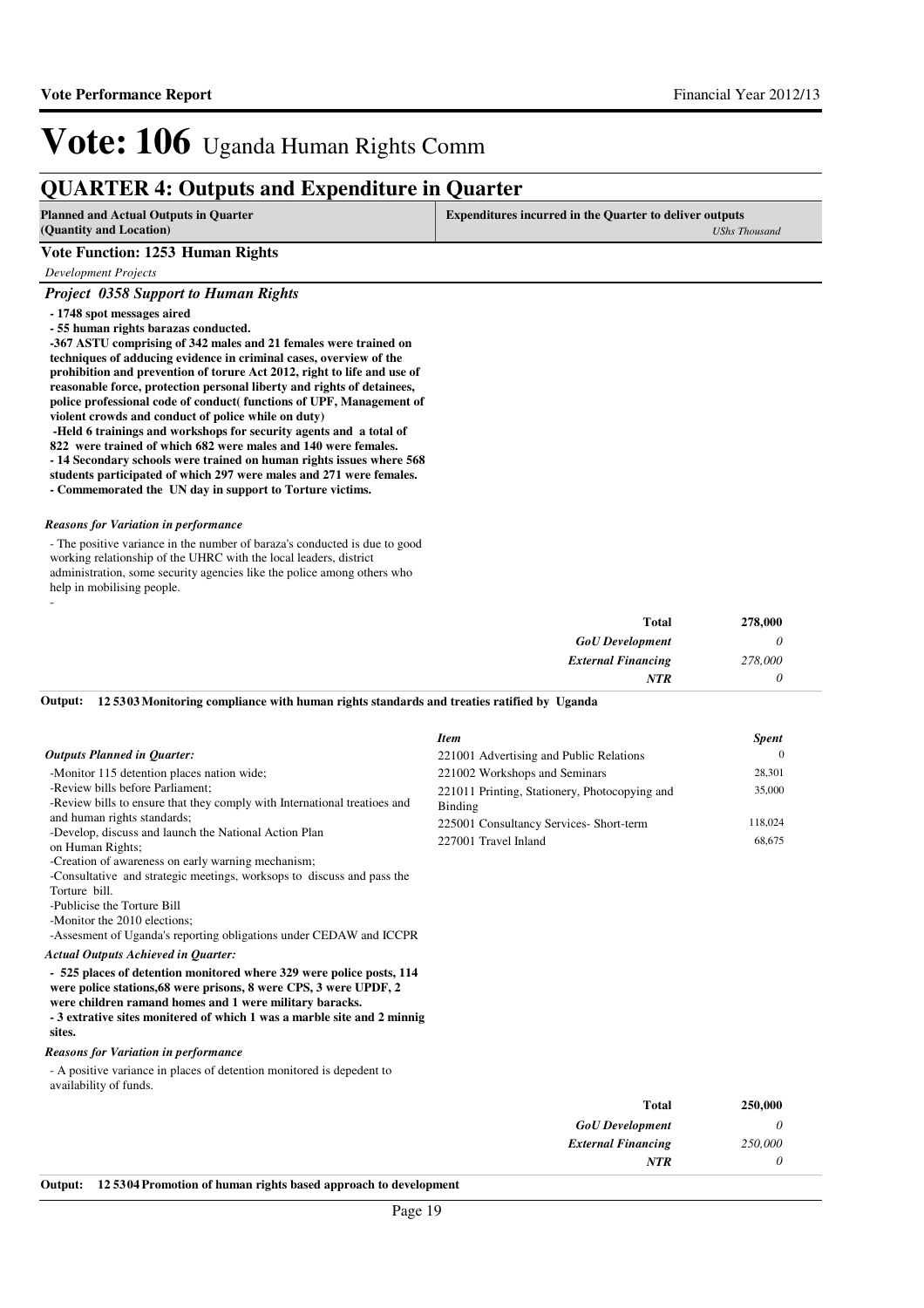### **QUARTER 4: Outputs and Expenditure in Quarter**

| <b>Planned and Actual Outputs in Quarter</b><br>(Quantity and Location)                                                                                  | <b>Expenditures incurred in the Quarter to deliver outputs</b><br><b>UShs Thousand</b> |               |
|----------------------------------------------------------------------------------------------------------------------------------------------------------|----------------------------------------------------------------------------------------|---------------|
| <b>Vote Function: 1253 Human Rights</b>                                                                                                                  |                                                                                        |               |
| <b>Development Projects</b>                                                                                                                              |                                                                                        |               |
| <b>Project 0358 Support to Human Rights</b>                                                                                                              |                                                                                        |               |
|                                                                                                                                                          | <b>Item</b>                                                                            | Spent         |
| <b>Outputs Planned in Quarter:</b>                                                                                                                       | 221002 Workshops and Seminars                                                          | 85,500        |
| Asses progress in the enjoyment of the right to health in Uganda;                                                                                        | 221011 Printing, Stationery, Photocopying and                                          | 49,000        |
| -Increased awareness of the public of the Rights Based Approach to<br>Develipment;                                                                       | <b>Binding</b>                                                                         |               |
| -Increased awareness of the rights of Vulnerable persons                                                                                                 | 222002 Postage and Courier<br>227001 Travel Inland                                     | 500<br>65,000 |
| <b>Actual Outputs Achieved in Quarter:</b>                                                                                                               |                                                                                        |               |
| -In the aspect of right to health 227 health facilities were inspecteed of<br>which 10 were hospitals, 31 HCIVs, 115 HCIIIs, HC11s and 1 babies<br>home. |                                                                                        |               |
| <b>Reasons for Variation in performance</b>                                                                                                              |                                                                                        |               |
| - Apositive variance in health units inspected is due to the availability of<br>funds.                                                                   |                                                                                        |               |
|                                                                                                                                                          | <b>Total</b>                                                                           | 200,000       |
|                                                                                                                                                          | <b>GoU</b> Development                                                                 | 0             |
|                                                                                                                                                          | <b>External Financing</b>                                                              | 200,000       |
|                                                                                                                                                          | NTR                                                                                    | 0             |
| 125305 Administration and support services<br>Output:                                                                                                    |                                                                                        |               |
|                                                                                                                                                          | <b>Item</b>                                                                            | <b>Spent</b>  |
| <b>Outputs Planned in Quarter:</b>                                                                                                                       | 211103 Allowances                                                                      | 110,000       |
| Volunteer allowances paid;                                                                                                                               |                                                                                        |               |
| -Goods and services procured;                                                                                                                            |                                                                                        |               |
| -Monthly Telecommunications charges paid;<br>-Monthly Electricity bills paid;                                                                            |                                                                                        |               |
| - Monthly Water bills Paid;                                                                                                                              |                                                                                        |               |
| -Equipment and machinery maintained                                                                                                                      |                                                                                        |               |
| Actual Outputs Achieved in Quarter:                                                                                                                      |                                                                                        |               |
| -Volunteer allowances paid;<br>-Goods and services procured;                                                                                             |                                                                                        |               |
| -Monthly Telecommunications charges paid                                                                                                                 |                                                                                        |               |
| -Monthly Electricity bills paid<br>- Monthly Water bills Paid;                                                                                           |                                                                                        |               |
| -Equipment and machinery maintained                                                                                                                      |                                                                                        |               |
| <b>Reasons for Variation in performance</b>                                                                                                              |                                                                                        |               |
| - All the activities were implemented as planned due the availability of                                                                                 |                                                                                        |               |
| funds.                                                                                                                                                   |                                                                                        |               |
|                                                                                                                                                          | <b>Total</b><br><b>GoU</b> Development                                                 | 110,000<br>0  |
|                                                                                                                                                          | <b>External Financing</b>                                                              | 110,000       |
|                                                                                                                                                          | NTR                                                                                    | 0             |
| Output:<br>125308 Enhanced planning, program coordination, monitoring and evaluation.                                                                    |                                                                                        |               |
|                                                                                                                                                          | <b>Item</b>                                                                            | <b>Spent</b>  |
| <b>Outputs Planned in Quarter:</b>                                                                                                                       | 227001 Travel Inland                                                                   | $\bf{0}$      |
| Monitoring the returning process.                                                                                                                        |                                                                                        |               |
| Human Rights violations are registered, mediated and resolved.<br>Human rights are helped to perform their duties.                                       |                                                                                        |               |
| <b>Actual Outputs Achieved in Quarter:</b>                                                                                                               |                                                                                        |               |
| UHRC made follow-ups on complaints that had been referred to                                                                                             |                                                                                        |               |

**other institutions. Some of the institutions that were visited included**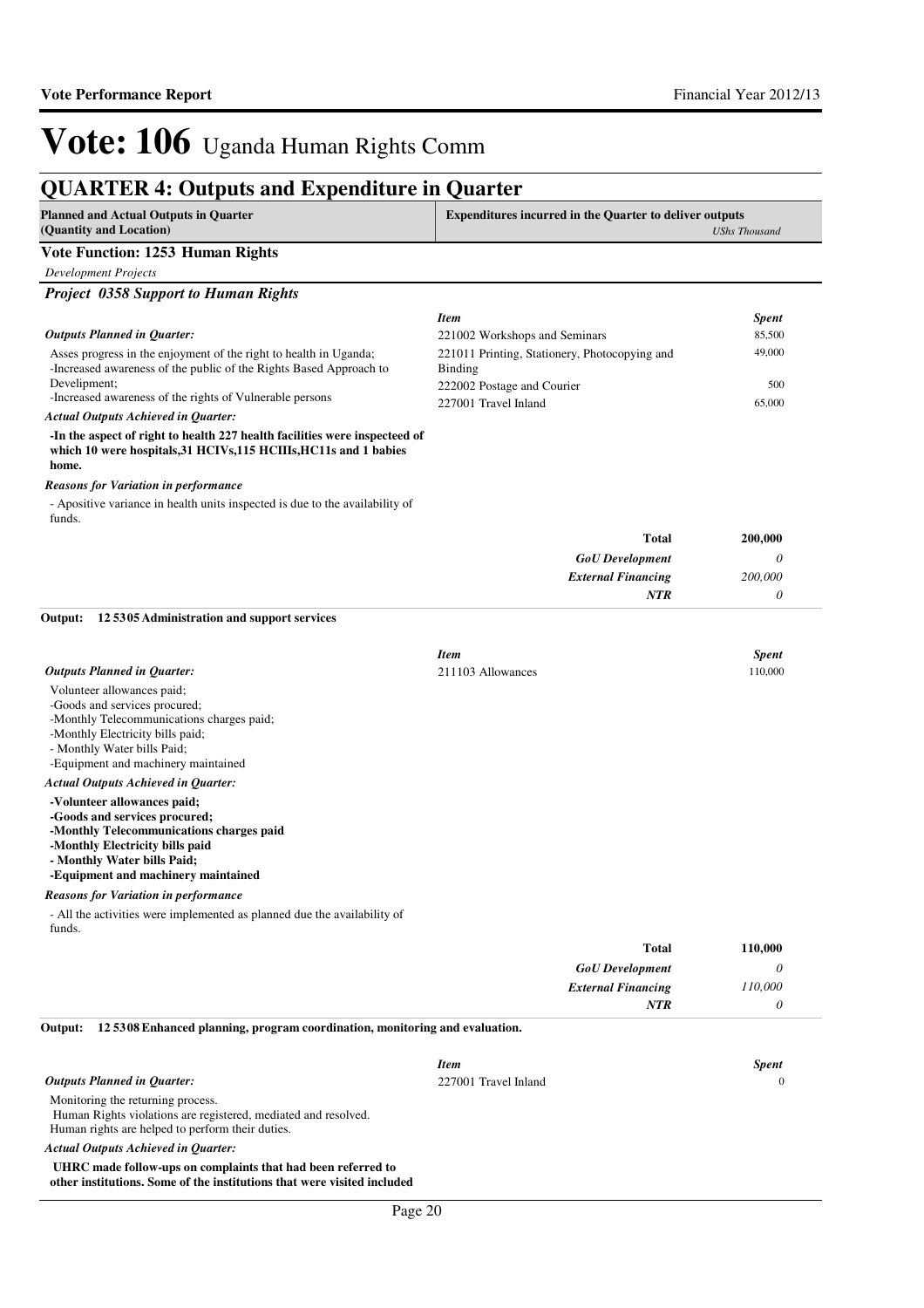## **QUARTER 4: Outputs and Expenditure in Quarter**

| <b>Planned and Actual Outputs in Quarter</b><br>(Quantity and Location) | <b>Expenditures incurred in the Quarter to deliver outputs</b> |
|-------------------------------------------------------------------------|----------------------------------------------------------------|
|                                                                         | <b>UShs Thousand</b>                                           |
| Vote Function: 1253 Human Rights                                        |                                                                |
| <b>Development Projects</b>                                             |                                                                |
| <b>Project 0358 Support to Human Rights</b>                             |                                                                |
| Refugee law project, KCCA Labour Office. Legal Aid Clinic- Uganda       |                                                                |
| Law Society, FIDA-Uganda and Platform for Labour Action It was          |                                                                |
| observed, among other things, that some of the institutions did not     |                                                                |
| keep track of matters that had been referred by the Commission and      |                                                                |
| it was therefore not possible for feedback on steps taken to be         |                                                                |

**obtained.** *Reasons for Variation in performance*

N/A

| Total                     | $\bf{0}$  |
|---------------------------|-----------|
| <b>GoU</b> Development    | 0         |
| <b>External Financing</b> | $\theta$  |
| <b>NTR</b>                | 0         |
| <b>GRAND TOTAL</b>        | 3,837,997 |
| <b>Wage Recurrent</b>     | 508,123   |
| <b>Non Wage Recurrent</b> | 1,710,923 |
| <b>GoU</b> Development    | 319,834   |
| <b>External Financing</b> | 1,299,116 |
| NTR                       | $\theta$  |